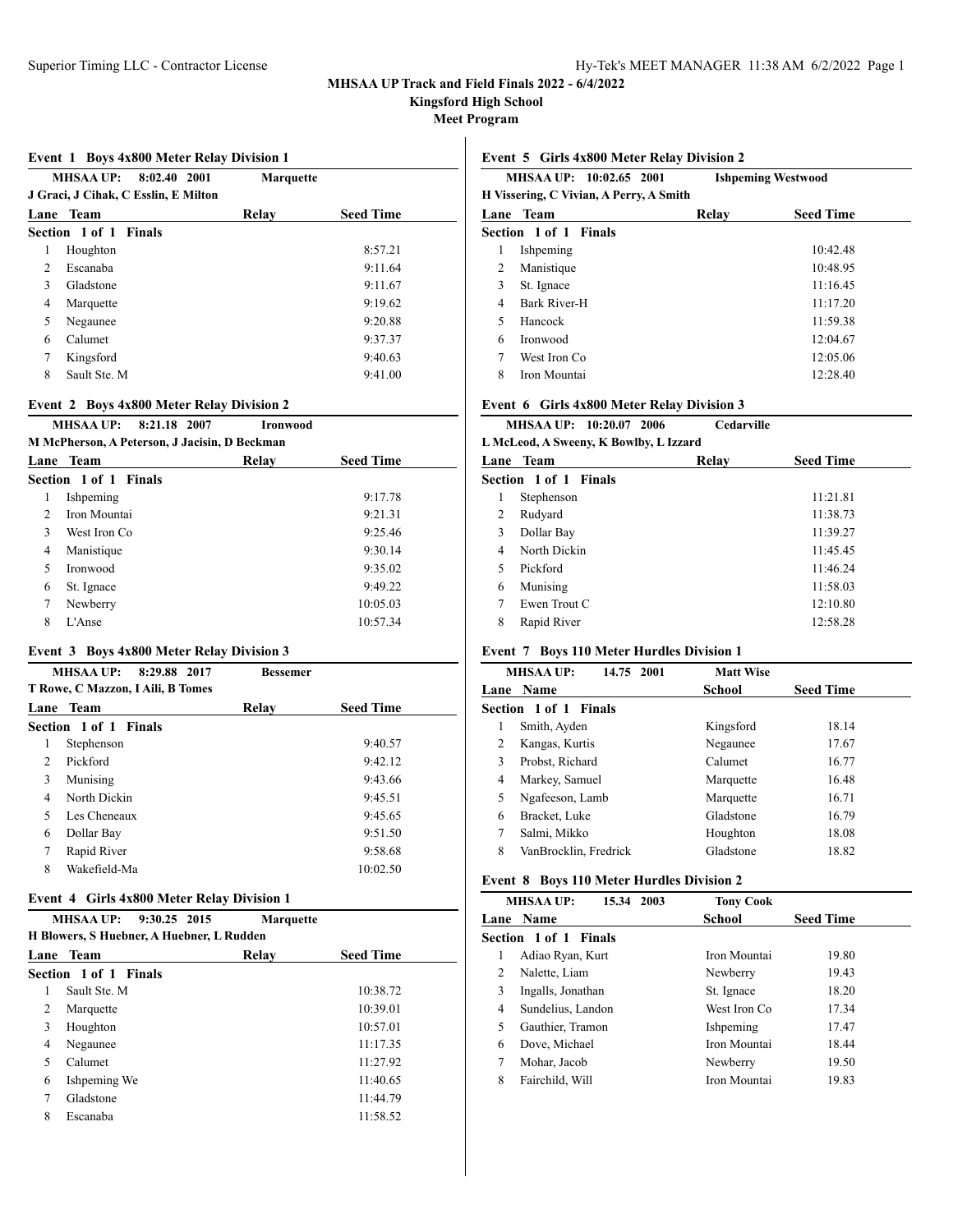**Kingsford High School**

**Meet Program**

## **MHSAA UP: 14.96 2015 Andy Cooper Lane Name School Seed Time Section 1 of 2 Finals** 1 Suri, Achilles Bessemer 20.01 2 Spaude, Sam Stephenson 19.74 3 Storey, Tommy Pickford 19.52 4 Roberts, Randy Lake Linden- 19.18 5 Swetich, Lucas Eben Jct. Su 19.24 6 Brown, Christian Baraga 19.67 7 Duran, Jesse Munising 19.88 8 Cavanaugh, Taj Rapid River 20.98 **Section 2 of 2 Finals** 1 Kelley, Joe Munising 18.66 2 Sullivan, Josh Pickford 18.26 3 Richter, Wyatt Norway 17.74 4 Naser, Trenton Powers North 16.94 5 Strazzinski, Donny Stephenson 17.34 6 Awbrey, Caden Pickford 18.11 7 Storey, Alec Les Cheneaux 18.65 8 Datto, A.J. Dollar Bay 19.11

### **Event 9 Boys 110 Meter Hurdles Division 3**

#### **Event 10 Girls 100 Meter Hurdles Division 1**

|   | <b>MHSAA UP:</b><br>15.43 2001 | <b>Sarah Ducheny</b> |                  |
|---|--------------------------------|----------------------|------------------|
|   | <b>Lane Name</b>               | <b>School</b>        | <b>Seed Time</b> |
|   | Section 1 of 1 Finals          |                      |                  |
|   | Seppala, Genevieve             | Negaunee             | 18.37            |
| 2 | Graves, Halle                  | Marquette            | 18.17            |
| 3 | Kariniemi, Laina               | Calumet              | 17.93            |
| 4 | Pekrul, Madison                | Negaunee             | 17.20            |
| 5 | Fazzari, Annabelle             | Sault Ste. M         | 17.78            |
| 6 | Jones, Brianna                 | Sault Ste. M         | 18.03            |
| 7 | Barron, Bailey                 | Escanaba             | 18.28            |
| 8 | Perrault, Samantha             | Ishpeming We         | 19.19            |

#### **Event 11 Girls 100 Meter Hurdles Division 2**

|   | <b>MHSAAUP:</b><br>16.05 2005 | <b>Natalie Bertucci</b> |                  |
|---|-------------------------------|-------------------------|------------------|
|   | Lane Name                     | <b>School</b>           | <b>Seed Time</b> |
|   | Section 1 of 1 Finals         |                         |                  |
| L | Dakota, Keira                 | $L'$ Anse               | 20.07            |
| 2 | Stine, Seanna                 | West Iron Co            | 19.79            |
| 3 | Hardy, Jordana                | Gwinn                   | 18.63            |
| 4 | Peters, Kylee                 | St. Ignace              | 18.33            |
| 5 | Pleaugh, Lena                 | Gwinn                   | 18.41            |
| 6 | Conklin, Hazel                | Bark River-H            | 18.66            |
| 7 | Fiszer, Rowyn                 | West Iron Co.           | 19.98            |
| 8 | Harty, Kali                   | West Iron Co            | 20.28            |
|   |                               |                         |                  |

# **Event 12 Girls 100 Meter Hurdles Division 3**

|                | <b>MHSAA UP:</b><br>15.97 2006 | <b>Holly Seppala</b> |                  |
|----------------|--------------------------------|----------------------|------------------|
| Lane           | Name                           | School               | <b>Seed Time</b> |
|                | Section 1 of 2 Finals          |                      |                  |
| 1              | White, Skyler                  | Engadine             | 20.04            |
| 2              | Delene, Ellie                  | Baraga               | 19.75            |
| 3              | Inglese, Chrislyn              | North Dickin         | 19.11            |
| 4              | Lindholm, Micah                | North Dickin         | 18.91            |
| 5              | Mattson, Kate                  | Munising             | 18.96            |
| 6              | Jones, Piper                   | Big Bay De N         | 19.36            |
| 7              | Larson, Charlie                | <b>Forest Park</b>   | 20.01            |
| 8              | Cavis, Kaylee                  | Dollar Bay           | 22.11            |
|                | Section 2 of 2 Finals          |                      |                  |
| 1              | Hauser, Mia                    | Stephenson           | 18.85            |
| 2              | Behning, Dayne                 | Munising             | 18.60            |
| 3              | Kolpack, Kiirsa                | Ontonagon Ar         | 18.24            |
| $\overline{4}$ | Codere, Abi                    | Lake Linden-         | 17.45            |
| 5              | Storey, Lizzie                 | Pickford             | 18.18            |
| 6              | Tremblay, Autumn               | Brimley              | 18.45            |
| 7              | Carrick, Vivian                | Brimley              | 18.79            |
| 8              | Ballard, Cheyenne              | Rudyard              | 18.87            |

### **Event 13 Boys 100 Meter Dash Adaptive**

| <b>Lane Name</b>      | School       | <b>Seed Time</b> |
|-----------------------|--------------|------------------|
| Section 1 of 1 Finals |              |                  |
| Bennett, Jim          | Marquette    | 28.50            |
| Osborn, Johnny        | Sault Ste. M | 44.92            |
|                       |              |                  |

#### **Event 14 Boys 100 Meter Dash Division 1**

| 10.95 2012<br><b>MHSAA UP:</b> | <b>Garrett Pentecost</b> |                  |
|--------------------------------|--------------------------|------------------|
| <b>Lane Name</b>               | School                   | <b>Seed Time</b> |
| Section 1 of 1 Finals          |                          |                  |
| Sager, Kyler<br>ı              | Marquette                | 11.81            |
| Young, Nate                    | Gladstone                | 11.74            |
| 3<br>Beauchamp, Owen           | Marquette                | 11.64            |
| Nelson, Dryden<br>4            | Calumet                  | 11.31            |
| Floriano, Michael<br>5         | Kingsford                | 11.50            |
| Przeslakowski, Diego<br>6      | Kingsford                | 11.72            |
| Hansen, John                   | Gladstone                | 11.77            |
| 8<br>Morton, Cardel            | Kingsford                | 11.88            |
|                                |                          |                  |

#### **Event 15 Boys 100 Meter Dash Division 2**

|   | <b>MHSAA UP:</b><br>10.78 2002 | <b>Steve Schmidt</b> |                  |  |
|---|--------------------------------|----------------------|------------------|--|
|   | <b>Lane Name</b>               | School               | <b>Seed Time</b> |  |
|   | Section 1 of 1 Finals          |                      |                  |  |
|   | Demers, Wyatt                  | Manistique           | 12.09            |  |
| 2 | Koiveniemi, Christian          | St. Ignace           | 12.04            |  |
| 3 | Jayne, Max                     | Iron Mountai         | 11.99            |  |
| 4 | Matson, Jonny                  | Ishpeming            | 11.68            |  |
| 5 | Labadie, Colton                | Newberry             | 11.97            |  |
| 6 | Matusewic, Jestin              | Ironwood             | 12.00            |  |
|   | Colavecchi, Matthew            | Iron Mountai         | 12.08            |  |
| 8 | Carlson, Kyle                  | West Iron Co         | 12.28            |  |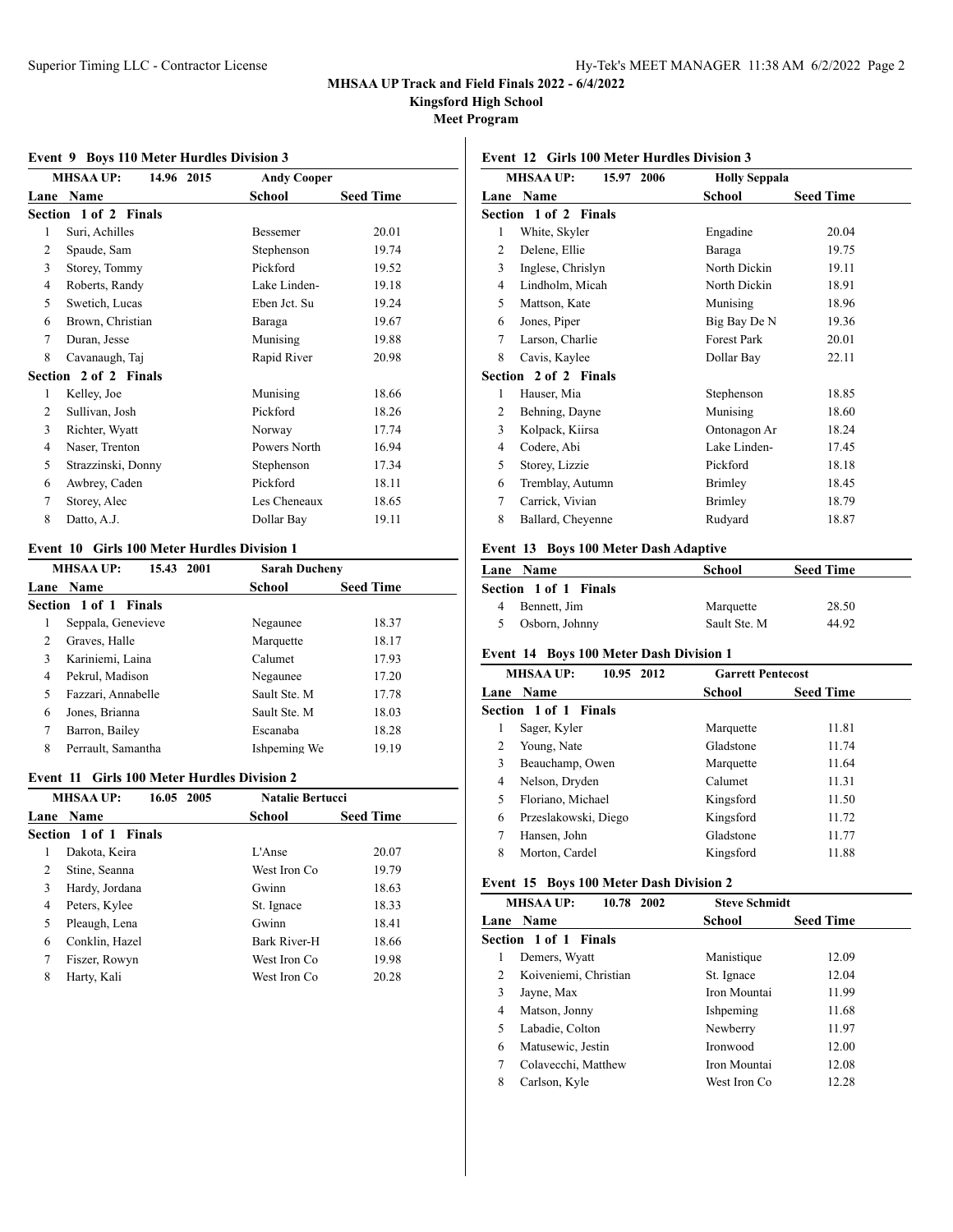**Kingsford High School**

**Meet Program**

|      | <b>MHSAA UP:</b><br>11.12 2001 | <b>Travis Bellefeuille</b> |                  |
|------|--------------------------------|----------------------------|------------------|
| Lane | Name                           | School                     | <b>Seed Time</b> |
|      | Section 1 of 2 Finals          |                            |                  |
| 1    | Ondrus, Aidan                  | Les Cheneaux               | 12.54            |
| 2    | Veeneman, Parker               | Brimley                    | 12.44            |
| 3    | Barowski, Noah                 | Pickford                   | 12.28            |
| 4    | Harrison, Ethan                | Rapid River                | 12.20            |
| 5    | Gorzinski, Elijah              | Powers North               | 12.21            |
| 6    | Trudgeon, Tommy                | Bessemer                   | 12.42            |
| 7    | Tampas, Ben                    | Lake Linden-               | 12.53            |
| 8    | Reinhardt, Kain                | Pickford                   | 12.59            |
|      | Section 2 of 2 Finals          |                            |                  |
| 1    | Benson, Chase                  | Dollar Bay                 | 12.14            |
| 2    | Hautamaki, Gabe                | Norway                     | 12.02            |
| 3    | McKissack, Samuel              | Forest Park                | 11.98            |
| 4    | Gorzinski, Luke                | Powers North               | 11.38            |
| 5    | Peramaki, Micaiah              | Munising                   | 11.72            |
| 6    | LaBine, Reece                  | Ontonagon Ar               | 12.00            |
| 7    | Swetich, Lucas                 | Eben Jct. Su               | 12.03            |
| 8    | Frusti, Zach                   | Eben Jct. Su               | 12.14            |

# **Event 16 Boys 100 Meter Dash Division 3**

### **Event 17 Girls 100 Meter Dash Adaptive**

| <b>Lane Name</b>      | School   | <b>Seed Time</b> |  |
|-----------------------|----------|------------------|--|
| Section 1 of 1 Finals |          |                  |  |
| Velat. Maria<br>4     | Houghton | 27.93            |  |

#### **Event 18 Girls 100 Meter Dash Division 1**

| <b>MHSAA UP:</b><br>12.55 2012 |               | <b>Chelsea Jacques</b> |  |
|--------------------------------|---------------|------------------------|--|
| <b>Lane Name</b>               | <b>School</b> | <b>Seed Time</b>       |  |
| <b>Section 1 of 1 Finals</b>   |               |                        |  |
| Dellangelo, Macyn<br>1         | Negaunee      | 13.80                  |  |
| 2<br>Jorgensen, Jayla          | Sault Ste. M  | 13.55                  |  |
| 3<br>Wagner, Elli              | Houghton      | 13.38                  |  |
| Truckey, Baux<br>4             | Marquette     | 12.86                  |  |
| Ott. Julia<br>5                | Marquette     | 13.24                  |  |
| Bergeron, Jamisyn<br>6         | Gladstone     | 13.42                  |  |
| 7<br>Malone, Erika             | Kingsford     | 13.68                  |  |
| 8<br>Beaudry, Maddie           | Negaunee      | 13.82                  |  |
|                                |               |                        |  |

# **Event 19 Girls 100 Meter Dash Division 2**

| <b>MHSAA UP:</b><br>12.54 2011 | Dani Gagne    |                  |  |
|--------------------------------|---------------|------------------|--|
| <b>Lane Name</b>               | <b>School</b> | <b>Seed Time</b> |  |
| <b>Section 1 of 1 Finals</b>   |               |                  |  |
| Dakota, Keira                  | L'Anse        | 14.74            |  |
| Fredrick, Aspen<br>2           | Bark River-H  | 13.99            |  |
| Hoffmeyer, Mckenzie<br>3       | Bark River-H  | 13.57            |  |
| Shamion, Danica<br>4           | West Iron Co. | 13.22            |  |
| 5<br>Schultz, Ally             | St. Ignace    | 13.52            |  |
| Ives, Marrisa<br>6             | Bark River-H  | 13.77            |  |
| 7<br>Pickett, Bella            | Iron Mountai  | 14.27            |  |
| 8<br>Prior, Piper              | West Iron Co  | 14.84            |  |
|                                |               |                  |  |

# **Event 20 Girls 100 Meter Dash Division 3**

|   | <b>MHSAA UP:</b><br>12.50 2003 | <b>Becky Baron</b> |                  |
|---|--------------------------------|--------------------|------------------|
|   | Lane Name                      | School             | <b>Seed Time</b> |
|   | Section 1 of 2 Finals          |                    |                  |
| 1 | Cain, Sammy                    | Munising           | 15.60            |
| 2 | Datto, Ashlea                  | Dollar Bay         | 14.44            |
| 3 | McIntyre, Lilly                | Ontonagon Ar       | 14.37            |
| 4 | Hendrickson, Makenna           | Baraga             | 14.24            |
| 5 | Mota, Sorelle                  | Pickford           | 14.36            |
| 6 | Kudwa, Lauren                  | <b>Forest Park</b> | 14.38            |
| 7 | Smith, Sabryna                 | Munising           | 14.45            |
| 8 | Salo, Tessa                    | Munising           | 15.78            |
|   | Section 2 of 2 Finals          |                    |                  |
| 1 | Johnson, Elizabeth             | <b>Brimley</b>     | 14.20            |
| 2 | Hummel, Ava                    | Stephenson         | 14.06            |
| 3 | Hord, Ashton                   | North Dickin       | 13.94            |
| 4 | Kedsch, Samantha               | Carney-Nadea       | 13.74            |
| 5 | Briggs, Bianca                 | Engadine           | 13.81            |
| 6 | Jokela, Emily                  | Lake Linden-       | 14.01            |
| 7 | Tremblay, Autumn               | Brimley            | 14.15            |
| 8 | Chambers, Clara                | Mackinac Isl       | 14.24            |
|   |                                |                    |                  |

### **Event 21 Boys 4x200 Meter Relay Division 1**

|      | 1:30.73 2010<br><b>MHSAA UP:</b>                | Kingsford |                  |  |
|------|-------------------------------------------------|-----------|------------------|--|
|      | E Kliesner, D Tengesdahl, P Deyeart, W Jacobson |           |                  |  |
| Lane | Team                                            | Relay     | <b>Seed Time</b> |  |
|      | Section 1 of 1 Finals                           |           |                  |  |
| 1    | Escanaba                                        |           | 1:39.85          |  |
| 2    | Marquette                                       |           | 1:37.92          |  |
| 3    | Calumet                                         |           | 1:37.11          |  |
| 4    | Kingsford                                       |           | 1:34.98          |  |
| 5    | Menominee                                       |           | 1:36.65          |  |
| 6    | Gladstone                                       |           | 1:37.23          |  |
| 7    | Negaunee                                        |           | 1:39.38          |  |
| 8    | Houghton                                        |           | 1:40.06          |  |
|      |                                                 |           |                  |  |

### **Event 22 Boys 4x200 Meter Relay Division 2**

**MHSAA UP: 1:33.18 2009 St Ignace A Lester, R Robinson, E Everson, C Litzner**

|                | А Есмен, іх корпізон, е етсі зон, є еніzнен |       |                  |  |
|----------------|---------------------------------------------|-------|------------------|--|
|                | Lane Team                                   | Relay | <b>Seed Time</b> |  |
|                | Section 1 of 1 Finals                       |       |                  |  |
|                | West Iron Co                                |       | 1:50.52          |  |
| $\mathfrak{D}$ | Bark River-H                                |       | 1:40.77          |  |
| 3              | St. Ignace                                  |       | 1:39.35          |  |
| 4              | Newberry                                    |       | 1:38.34          |  |
| 5              | Iron Mountai                                |       | 1:38.52          |  |
| 6              | Ishpeming                                   |       | 1:39.39          |  |
| 7              | L'Anse                                      |       | 1:46.22          |  |
| 8              | Hancock                                     |       | 1:51.71          |  |
|                |                                             |       |                  |  |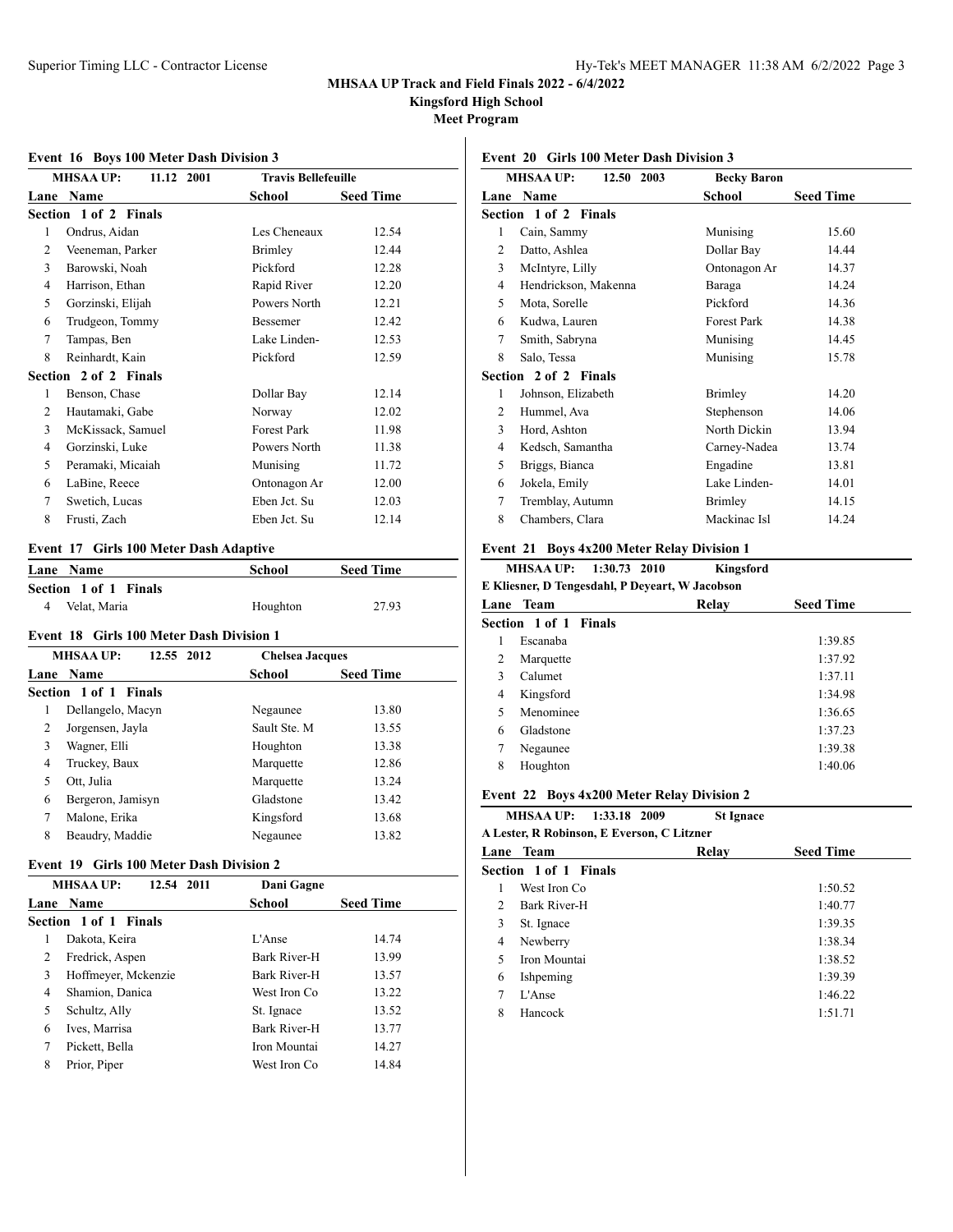**Kingsford High School**

**Meet Program**

#### **Event 23 Boys 4x200 Meter Relay Division 3**

| <b>MHSAA UP:</b><br><b>Rock Mid-Peninsula</b><br>1:35.10 2001<br>C Williams, J Gobert, L Maulding, S Koski |                       |                  |         |
|------------------------------------------------------------------------------------------------------------|-----------------------|------------------|---------|
| Lane                                                                                                       | Team                  | <b>Seed Time</b> |         |
|                                                                                                            | Section 1 of 1 Finals |                  |         |
| 1                                                                                                          | Brimley               |                  | 1:42.15 |
| 2                                                                                                          | Ontonagon Ar          |                  | 1:41.87 |
| 3                                                                                                          | Stephenson            |                  | 1:39.69 |
| 4                                                                                                          | Powers North          |                  | 1:35.87 |
| 5                                                                                                          | Munising              |                  | 1:39.69 |
| 6                                                                                                          | Pickford              |                  | 1:40.04 |
| 7                                                                                                          | Lake Linden-          |                  | 1:41.91 |
| 8                                                                                                          | Rapid River           |                  | 1:43.64 |
|                                                                                                            |                       |                  |         |

#### **Event 24 Girls 4x200 Meter Relay Division 1**

#### **MHSAA UP: 1:46.34 2006 Marquette A Espamer, J Trotochaud, B Balbierz, C Angli**

|   | A Espainti, o Trouvenauu, D Daibierz, C Align |       |                  |  |
|---|-----------------------------------------------|-------|------------------|--|
|   | Lane Team                                     | Relav | <b>Seed Time</b> |  |
|   | Section 1 of 1 Finals                         |       |                  |  |
| 1 | Houghton                                      |       | 2:04.02          |  |
| 2 | Kingsford                                     |       | 1:58.67          |  |
| 3 | Negaunee                                      |       | 1:55.94          |  |
| 4 | Marquette                                     |       | 1:49.14          |  |
| 5 | Sault Ste. M                                  |       | 1:53.58          |  |
| 6 | Escanaba                                      |       | 1:56.05          |  |
| 7 | Menominee                                     |       | 2:00.76          |  |
| 8 | Calumet                                       |       | 2:10.05          |  |
|   |                                               |       |                  |  |

### **Event 25 Girls 4x200 Meter Relay Division 2**

|                                          | <b>MHSAA UP:</b><br>1:48.81 2001 | St. Ignace |                  |  |  |
|------------------------------------------|----------------------------------|------------|------------------|--|--|
| K Ruegg, K Getzen, M Calcaterra, E Merce |                                  |            |                  |  |  |
| Lane                                     | Team                             | Relay      | <b>Seed Time</b> |  |  |
|                                          | Section 1 of 1 Finals            |            |                  |  |  |
| 1                                        | Ironwood                         |            | 2:04.09          |  |  |
| $\mathfrak{D}$                           | Gwinn                            |            | 2:03.22          |  |  |
| 3                                        | Iron Mountai                     |            | 1:58.92          |  |  |
| 4                                        | Bark River-H                     |            | 1:55.06          |  |  |
| 5                                        | St. Ignace                       |            | 1:57.25          |  |  |
| 6                                        | L'Anse                           |            | 2:01.24          |  |  |
| 7                                        | Ishpeming                        |            | 2:03.88          |  |  |
| 8                                        | West Iron Co                     |            | 2:07.72          |  |  |
|                                          |                                  |            |                  |  |  |

# **Event 26 Girls 4x200 Meter Relay Division 3**

# **MHSAA UP: 1:50.61 2011 Brimley A Mason, B Carruthers, T Wilson, T Lane Team Relay Seed Time Section 1 of 1 Finals** North Dickin 2:03.07 Stephenson 1:59.69 Brimley 1:59.46 Pickford 1:57.65 Engadine 1:58.93 Rapid River 1:59.65 Ontonagon Ar 2:01.02 Bessemer 2:03.86

### **Event 27 Boys 1600 Meter Run Division 1**

| <b>MHSAA UP:</b><br>4:18.09 2014 | <b>Parker Scott</b> |                  |  |
|----------------------------------|---------------------|------------------|--|
| Lane Name                        | School              | <b>Seed Time</b> |  |
| Section 1 of 1 Finals            |                     |                  |  |
| Vanderschaaf, Carson<br>1        | Marquette           | 4:35.72          |  |
| 2<br>Vanderschaaf, Colin         | Marquette           | 4:35.84          |  |
| 3<br>Aldridge, Cody              | Sault Ste. M        | 4:41.20          |  |
| Weiss, Eric<br>4                 | Houghton            | 4:41.73          |  |
| 5<br>Papin, Cullen               | Marquette           | 4:43.68          |  |
| Hill, Luke<br>6                  | Houghton            | 4:52.29          |  |
| 7<br>Anderson, Judge             | Negaunee            | 4:54.63          |  |
| 8<br>Hamlin, Cyrus               | Houghton            | 4:56.71          |  |
|                                  |                     |                  |  |

### **Event 28 Boys 1600 Meter Run Division 2**

|                | <b>MHSAA UP:</b><br>4:27.21 2010 | <b>Alan Peterson</b> |                  |
|----------------|----------------------------------|----------------------|------------------|
|                | <b>Lane Name</b>                 | School               | <b>Seed Time</b> |
|                | Section 1 of 1 Finals            |                      |                  |
|                | Gilroy, Ben                      | Manistique           | 5:01.00          |
| $\mathfrak{D}$ | Gauthier, Parker                 | Ishpeming            | 5:04.53          |
| 3              | Larson, Tavin                    | Painesdale-J         | 5:06.75          |
| 4              | Ruble, Luke                      | Iron Mountai         | 5:06.93          |
| 5              | Nicholls, Levi                   | Ishpeming            | 5:07.72          |
| 6              | Korpela, Alex (Alexzander)       | Ironwood             | 5:09.59          |
| 7              | Bistolfi, Claudio                | Newberry             | 5:09.70          |
| 8              | Barp, Simone                     | Painesdale-J         | 5:13.20          |

### **Event 29 Boys 1600 Meter Run Division 3**

|      | <b>MHSAA UP:</b><br>4:28.68 2019 | Uriah Aili         |                  |
|------|----------------------------------|--------------------|------------------|
| Lane | Name                             | School             | <b>Seed Time</b> |
|      | <b>Section 1 of 1 Finals</b>     |                    |                  |
| 1    | Thomas, Nikolas                  | Dollar Bay         | 4:44.86          |
| 2    | Nordine, Jonah                   | Ewen Trout C       | 4:47.92          |
| 3    | Sweeney, Hossack                 | Les Cheneaux       | 4:50.34          |
| 4    | Hagen, Hunter                    | Pickford           | 4:59.21          |
| 5    | Hagen, Hayden                    | Pickford           | 5:07.40          |
| 6    | Parish, Riley                    | Brimley            | 5:08.65          |
| 7    | Norland, Amos                    | Dollar Bay         | 5:09.03          |
| 8    | Kytta, Kalvin                    | Chassell           | 5:11.93          |
| 9    | Nolan, Trevor                    | Munising           | 5:11.98          |
| 10   | Rintala, Gaven                   | <b>Forest Park</b> | 5:12.52          |
| 11   | Engel, Tyler                     | Stephenson         | 5:14.39          |
| 12   | Corey, Buckley                   | Stephenson         | 5:15.14          |
| 13   | Skogman, Brandon                 | Republic-Mic       | 5:19.24          |
| 14   | Whitehead, Cole                  | Munising           | 5:20.99          |
| 15   | Nebel, Kane                      | Munising           | 5:29.57          |
| 16   | Sagataw, Jayden                  | Wilson Hanna       | 5:33.94          |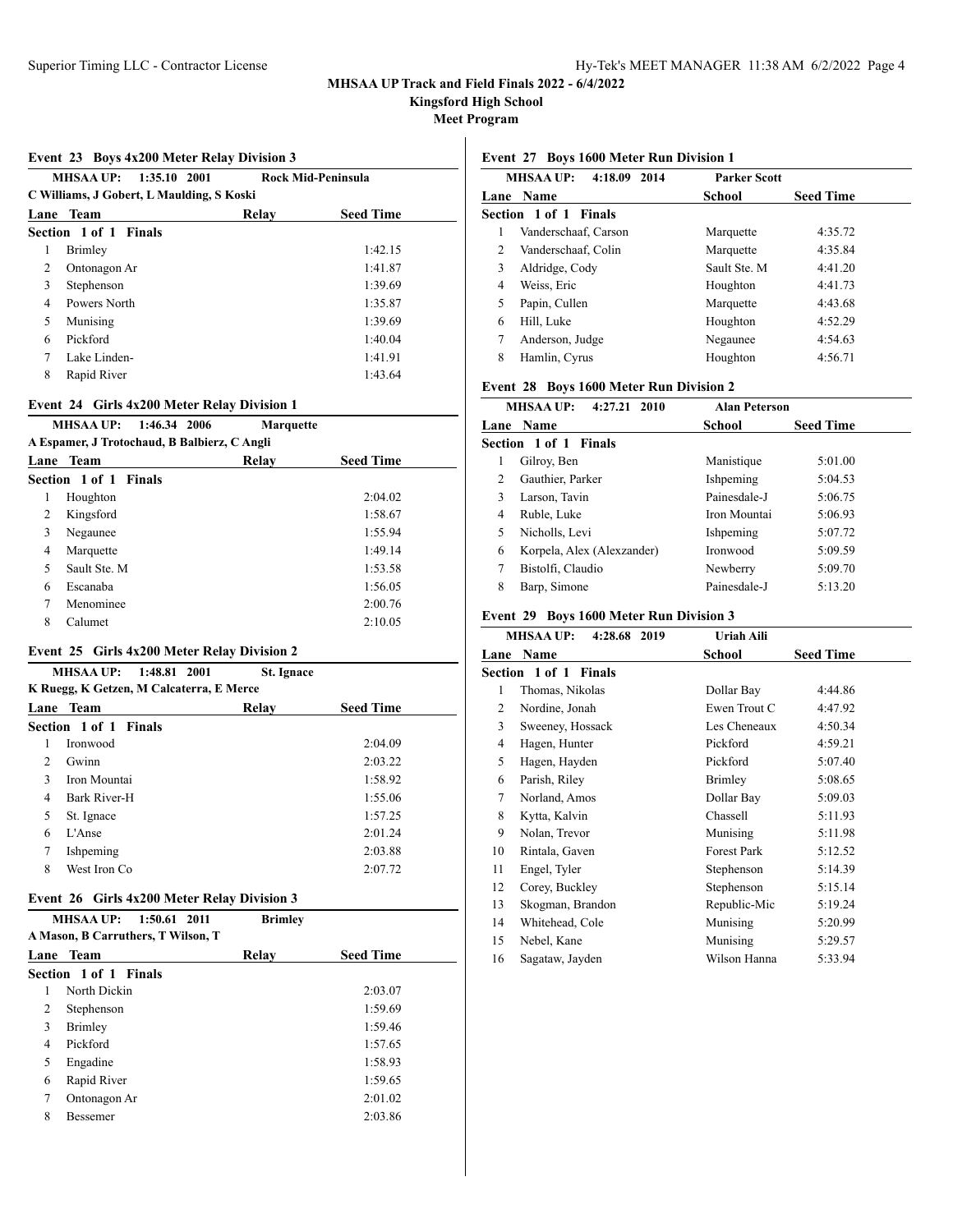**Kingsford High School**

**Meet Program**

#### **Event 30 Girls 1600 Meter Run Division 1**

| MHSAA UP:<br>4:55.28 2014 |                       | <b>Lindsey Rudden</b> |                  |
|---------------------------|-----------------------|-----------------------|------------------|
|                           | Lane Name             | School                | <b>Seed Time</b> |
|                           | Section 1 of 1 Finals |                       |                  |
| 1                         | Seagren, Ingrid       | Houghton              | 5:30.23          |
| $\mathfrak{D}$            | Bruns, Tessa          | Marquette             | 5:46.07          |
| 3                         | Gallagher, Cassandra  | Sault Ste. M          | 5:47.24          |
| 4                         | Walther, Abigail      | Sault Ste. M          | 5:48.02          |
| 5                         | Argeropoulos, Monet   | Marquette             | 5:49.69          |
| 6                         | Filpus, Claire        | Houghton              | 5:49.91          |
| 7                         | Ross, Lily            | Houghton              | 5:55.69          |
| 8                         | Harris, Endla         | Negaunee              | 5:59.17          |
|                           |                       |                       |                  |

### **Event 31 Girls 1600 Meter Run Division 2**

|   | <b>MHSAA UP:</b><br>5:01.53 2003 | <b>Amber Smith</b> |                  |
|---|----------------------------------|--------------------|------------------|
|   | Lane Name                        | School             | <b>Seed Time</b> |
|   | Section 1 of 1 Finals            |                    |                  |
| 1 | Korpi, Lola                      | Ishpeming          | 5:47.79          |
| 2 | Hinkson, Ava                     | Manistique         | 5:54.03          |
| 3 | Clark, Kaylen                    | Newberry           | 5:58.40          |
| 4 | Zaragoza, Mariana                | St. Ignace         | 6:01.58          |
| 5 | Smith, Aubrey                    | <b>Ironwood</b>    | 6:15.28          |
| 6 | Keranen, Ella                    | Hancock            | 6:15.43          |
| 7 | Smith, Lilley                    | Ironwood           | 6:17.12          |
| 8 | Carey, Gabrielle                 | Iron Mountai       | 6:27.12          |

## **Event 32 Girls 1600 Meter Run Division 3**

|      | <b>MHSAA UP:</b><br>5:17.20<br>2011 | <b>Amy Kerst</b>   |                  |
|------|-------------------------------------|--------------------|------------------|
| Lane | Name                                | School             | <b>Seed Time</b> |
|      | Section 1 of 1 Finals               |                    |                  |
| 1    | Koski, Landry                       | Rock Mid-Pen       | 5:44.73          |
| 2    | Smith, Tristin                      | Rudyard            | 5:48.64          |
| 3    | Matson, Jenna                       | Munising           | 5:54.92          |
| 4    | Brisson, Monique                    | Munising           | 6:08.54          |
| 5    | Stone, Natalie                      | <b>Bessemer</b>    | 6:14.24          |
| 6    | Cornwell, Haley                     | Pickford           | 6:19.42          |
| 7    | French, Leah                        | Engadine           | 6:24.83          |
| 8    | Putnam, Kayela                      | Stephenson         | 6:27.72          |
| 9    | Grunlund, Mya                       | North Dickin       | 6:27.91          |
| 10   | Etelamaki, Lily                     | Chassell           | 6:29.91          |
| 11   | DesRochers, Logan                   | Baraga             | 6:33.72          |
| 12   | Maki, Taryn                         | Dollar Bay         | 6:38.22          |
| 13   | Clark, Tatum                        | <b>Forest Park</b> | 6:39.76          |
| 14   | Engel, Layla                        | Stephenson         | 6:46.60          |
| 15   | Peterman, Alexa                     | Rudyard            | 7:23.60          |
| 16   | Carpenter, Ava                      | Les Cheneaux       | 7:55.30          |
|      |                                     |                    |                  |

### **Event 33 Boys 4x100 Meter Relay Division 1**

|                             | <b>MHSAA UP:</b><br>43.78 2010                  | <b>Kingsford</b> |                  |  |
|-----------------------------|-------------------------------------------------|------------------|------------------|--|
|                             | C Peterson, D Tengesdahl, P Deyeart, W Jacobson |                  |                  |  |
|                             | <b>Lane Team</b>                                | Relay            | <b>Seed Time</b> |  |
|                             | <b>Section 1 of 1 Finals</b>                    |                  |                  |  |
| 1                           | Houghton                                        |                  | 47.19            |  |
| $\mathcal{D}_{\mathcal{L}}$ | Gladstone                                       |                  | 46.47            |  |
| 3                           | Marquette                                       |                  | 46.01            |  |
| 4                           | Kingsford                                       |                  | 44.76            |  |
| 5                           | Negaunee                                        |                  | 45.92            |  |
| 6                           | Calumet                                         |                  | 46.31            |  |
| 7                           | Menominee                                       |                  | 47.05            |  |
| 8                           | Sault Ste. M                                    |                  | 47.41            |  |
|                             |                                                 |                  |                  |  |

### **Event 34 Boys 4x100 Meter Relay Division 2**

| <b>MHSAA UP:</b>                              | 45.03 2017 | <b>Newberry</b> |
|-----------------------------------------------|------------|-----------------|
| J Paramski, J Rahilly, A James, B Christensen |            |                 |

|   | <b>Lane Team</b>      | Relay | <b>Seed Time</b> |
|---|-----------------------|-------|------------------|
|   | Section 1 of 1 Finals |       |                  |
|   | L'Anse                |       | 51.31            |
| 2 | Ishpeming             |       | 48.09            |
| 3 | Newberry              |       | 47.65            |
| 4 | St. Ignace            |       | 46.37            |
|   | Bark River-H          |       | 46.62            |
| 6 | Iron Mountai          |       | 47.66            |
|   | Ironwood              |       | 51.16            |
| 8 | West Iron Co          |       | 54.78            |
|   |                       |       |                  |

### **Event 35 Boys 4x100 Meter Relay Division 3**

|   | <b>MHSAA UP:</b><br>45.67 2007                 | <b>Rock Mid-Peninsula</b> |       |
|---|------------------------------------------------|---------------------------|-------|
|   | T Winkelbauer, J Wigand, K Reynolds, J Cretens |                           |       |
|   | <b>Lane Team</b>                               | <b>Seed Time</b><br>Relay |       |
|   | Section 1 of 1 Finals                          |                           |       |
| 1 | Rapid River                                    |                           | 48.53 |
| 2 | Stephenson                                     |                           | 48.45 |
| 3 | Brimley                                        |                           | 48.08 |
| 4 | Ontonagon Ar                                   |                           | 47.37 |
| 5 | Pickford                                       |                           | 47.39 |
| 6 | <b>Bessemer</b>                                |                           | 48.21 |
| 7 | Powers North                                   |                           | 48.53 |
| 8 | Munising                                       |                           | 49.13 |
|   |                                                |                           |       |

# **Event 36 Girls 4x100 Meter Relay Division 1**

**MHSAA UP: 50.11 2021 Marquette**

**A Jones, M Millado, J Ott, B Truckey**

|   | Lane Team             | Relay | <b>Seed Time</b> |
|---|-----------------------|-------|------------------|
|   | Section 1 of 1 Finals |       |                  |
| 1 | Houghton              |       | 57.06            |
| 2 | Calumet               |       | 55.29            |
| 3 | Negaunee              |       | 54.35            |
| 4 | Marquette             |       | 52.72            |
| 5 | Sault Ste. M          |       | 53.35            |
| 6 | Escanaba              |       | 55.18            |
| 7 | Kingsford             |       | 56.12            |
| 8 | Gladstone             |       | 57.37            |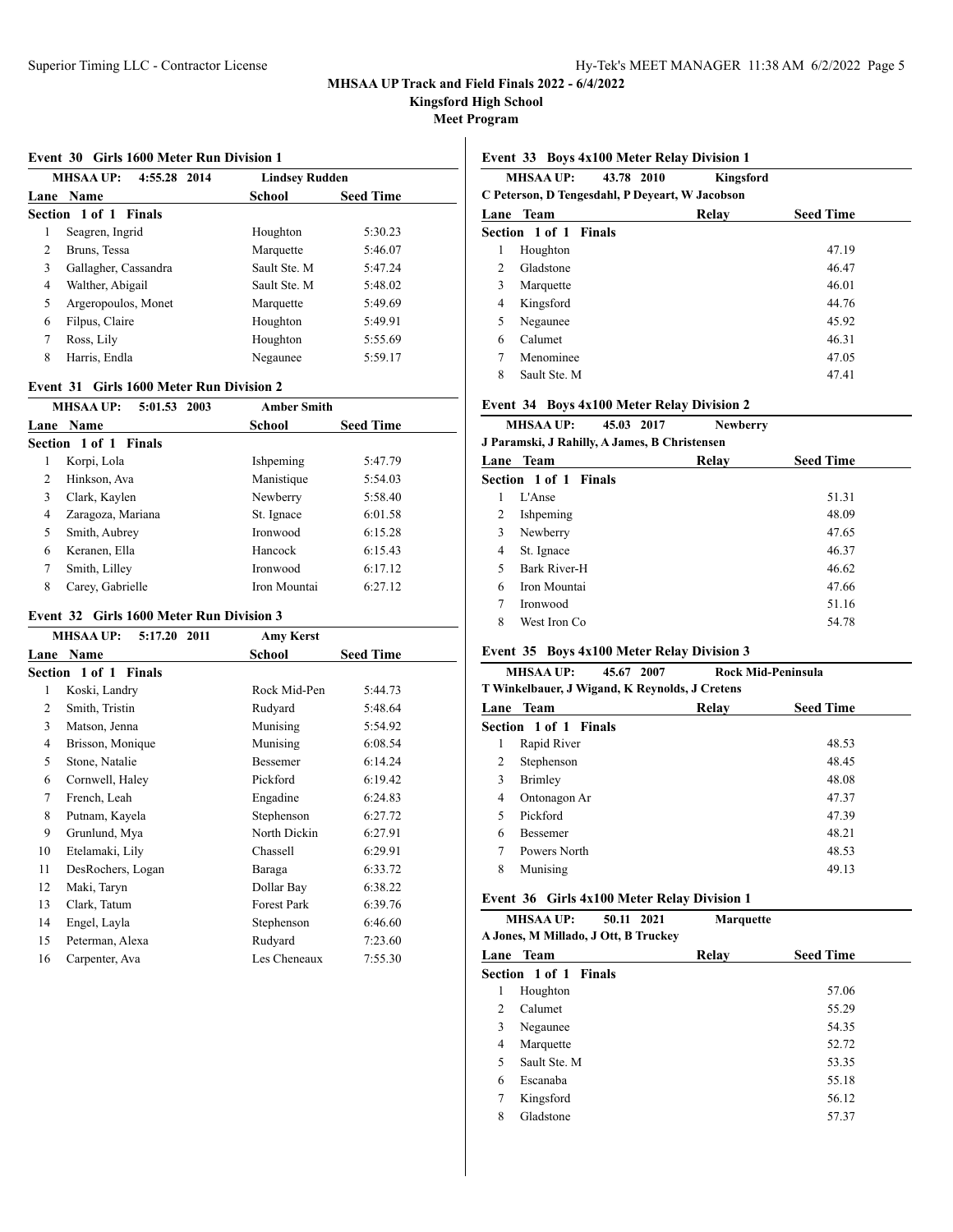**Kingsford High School**

**Meet Program**

### **Event 37 Girls 4x100 Meter Relay Division 2**

|                | <b>MHSAA UP:</b><br>Gwinn<br>52.34 2019<br><b>M Delmont, M Delmont, T McGuire, E Curtis</b> |       |                  |  |  |
|----------------|---------------------------------------------------------------------------------------------|-------|------------------|--|--|
| Lane           | Team                                                                                        | Relav | <b>Seed Time</b> |  |  |
|                | Section 1 of 1 Finals                                                                       |       |                  |  |  |
| 1              | Ishpeming                                                                                   |       | 59.20            |  |  |
| $\mathfrak{D}$ | West Iron Co.                                                                               |       | 58.13            |  |  |
| 3              | Iron Mountai                                                                                |       | 56.46            |  |  |
| 4              | St. Ignace                                                                                  |       | 54.62            |  |  |
| 5              | Bark River-H                                                                                |       | 54.86            |  |  |
| 6              | Gwinn                                                                                       |       | 56.99            |  |  |
| 7              | Ironwood                                                                                    |       | 59.00            |  |  |
| 8              | L'Anse                                                                                      |       | 59.60            |  |  |

### **Event 38 Girls 4x100 Meter Relay Division 3**

| <b>MHSAA UP:</b><br>51.92 2010<br>K Grandahl, M Valesano, |                       | <b>Crystal Falls Forest Par</b> |                  |
|-----------------------------------------------------------|-----------------------|---------------------------------|------------------|
|                                                           |                       |                                 |                  |
|                                                           | Lane Team             | Relay                           | <b>Seed Time</b> |
|                                                           | Section 1 of 1 Finals |                                 |                  |
| 1                                                         | Dollar Bay            |                                 | 57.02            |
| 2                                                         | Engadine              |                                 | 56.69            |
| 3                                                         | Rapid River           |                                 | 56.60            |
| 4                                                         | Ontonagon Ar          |                                 | 54.51            |
| 5                                                         | Pickford              |                                 | 56.14            |
| 6                                                         | Brimley               |                                 | 56.61            |
| 7                                                         | Stephenson            |                                 | 56.74            |
| 8                                                         | Norway                |                                 | 57.57            |

## **Event 39 Boys 400 Meter Dash Adaptive**

| Lane Name             | School       | <b>Seed Time</b> |  |
|-----------------------|--------------|------------------|--|
| Section 1 of 1 Finals |              |                  |  |
| Bennett, Jim          | Marquette    | 1:50.47          |  |
| Osborn, Johnny        | Sault Ste. M | 3:24.82          |  |

### **Event 40 Boys 400 Meter Dash Division 1**

| <b>MHSAA UP:</b><br>48.91<br>2005 |                       | <b>Justin Wiles</b> |                  |
|-----------------------------------|-----------------------|---------------------|------------------|
|                                   | Lane Name             | <b>School</b>       | <b>Seed Time</b> |
|                                   | Section 1 of 1 Finals |                     |                  |
| 1                                 | Papin, Cullen         | Marquette           | 55.31            |
| 2                                 | Meneguzzo, Michael    | Kingsford           | 54.90            |
| 3                                 | Ihamaki, Ethan        | Negaunee            | 53.27            |
| 4                                 | Holombo, Cade         | Houghton            | 52.05            |
| 5                                 | Morton, Cardel        | Kingsford           | 52.60            |
| 6                                 | Brown, Eric           | Menominee           | 54.06            |
| 7                                 | Vanderschaaf. Colin   | Marquette           | 55.01            |
| 8                                 | Kositzy, Joey         | Escanaba            | 56.06            |

### **Event 41 Boys 400 Meter Dash Division 2**

|           | <b>MHSAA UP:</b><br>49.34 2004 | <b>Nick Zweifel</b> |                  |
|-----------|--------------------------------|---------------------|------------------|
| Lane Name |                                | School              | <b>Seed Time</b> |
|           | Section 1 of 1 Finals          |                     |                  |
| 1         | Carlson, Kyle                  | West Iron Co        | 58.47            |
| 2         | Hochstein, Nathan              | $L'$ Anse           | 57.72            |
| 3         | Smith, Hunter                  | Ishpeming           | 54.88            |
| 4         | Matson, Jonny                  | Ishpeming           | 54.06            |
| 5         | Mason, Grant                   | Manistique          | 54.61            |
| 6         | Demers, Wyatt                  | Manistique          | 56.14            |
| 7         | Mattson, Nick                  | West Iron Co        | 58.42            |
| 8         | Davis, Bryce                   | Iron Mountai        | 58.53            |
|           |                                |                     |                  |

## **Event 42 Boys 400 Meter Dash Division 3**

| <b>MHSAA UP:</b><br>50.66 2010 | <b>Phillip Hood</b> |                  |
|--------------------------------|---------------------|------------------|
| Lane Name                      | School              | <b>Seed Time</b> |
| Section 1 of 2 Finals          |                     |                  |
| Shannon, Tucker                | Chassell            | 57.96            |
| Jokela, Matthew                | Lake Linden-        | 56.80            |
| Caron, Thomas                  | Watersmeet T        | 56.38            |
| Lawlor, Kallen                 | Rudyard             | 55.70            |
| Brown, Griffin                 | Stephenson          | 55.82            |
| Potter, Rowan                  | Ontonagon Ar        | 56.48            |
| Smith, Cason                   | Les Cheneaux        | 57.27            |
| McConkey, Owen                 | Pickford            | 59.35            |
| Section 2 of 2 Finals          |                     |                  |
| Neuens, Byrce                  | Norway              | 55.30            |
| Ondrus, Aidan                  | Les Cheneaux        | 55.02            |
| Kulik, Wyatt                   | Eben Jct. Su        | 54.31            |
| Peramaki, Micaiah              | Munising            | 53.31            |
| Dyer, Samuel                   | Republic-Mic        | 54.02            |
| Thomas, Nikolas                | Dollar Bay          | 54.43            |
| VanZandt, Alex                 | Munising            | 55.18            |
| Gorzinski, Lane                | Powers North        | 55.38            |
|                                |                     |                  |

### **Event 43 Girls 400 Meter Dash Adaptive**

| <b>Lane Name</b>             | School   | <b>Seed Time</b> |  |
|------------------------------|----------|------------------|--|
| <b>Section 1 of 1 Finals</b> |          |                  |  |
| Velat. Maria<br>4            | Houghton | 1:55.26          |  |

# **Event 44 Girls 400 Meter Dash Division 1**

| <b>MHSAA UP:</b><br>57.85 2005 |                       | <b>Stephanie Ostrenga</b> |                  |
|--------------------------------|-----------------------|---------------------------|------------------|
|                                | Lane Name             | School                    | <b>Seed Time</b> |
|                                | Section 1 of 1 Finals |                           |                  |
| ı                              | Berryman, Trista      | Calumet                   | 1:09.44          |
| 2                              | Sleeman, Paige        | Houghton                  | 1:06.92          |
| 3                              | Malherbe, Elisa       | Marquette                 | 1:04.67          |
| 4                              | Ostrenga, Ciara       | Escanaba                  | 1:01.79          |
| 5                              | Bergeron, Jamisyn     | Gladstone                 | 1:02.17          |
| 6                              | Szabo, Dayna          | Sault Ste. M              | 1:04.99          |
| 7                              | Leece, Mallory        | Ishpeming We              | 1:07.82          |
| 8                              | Gauthier, Emily       | Negaunee                  | 1:10.29          |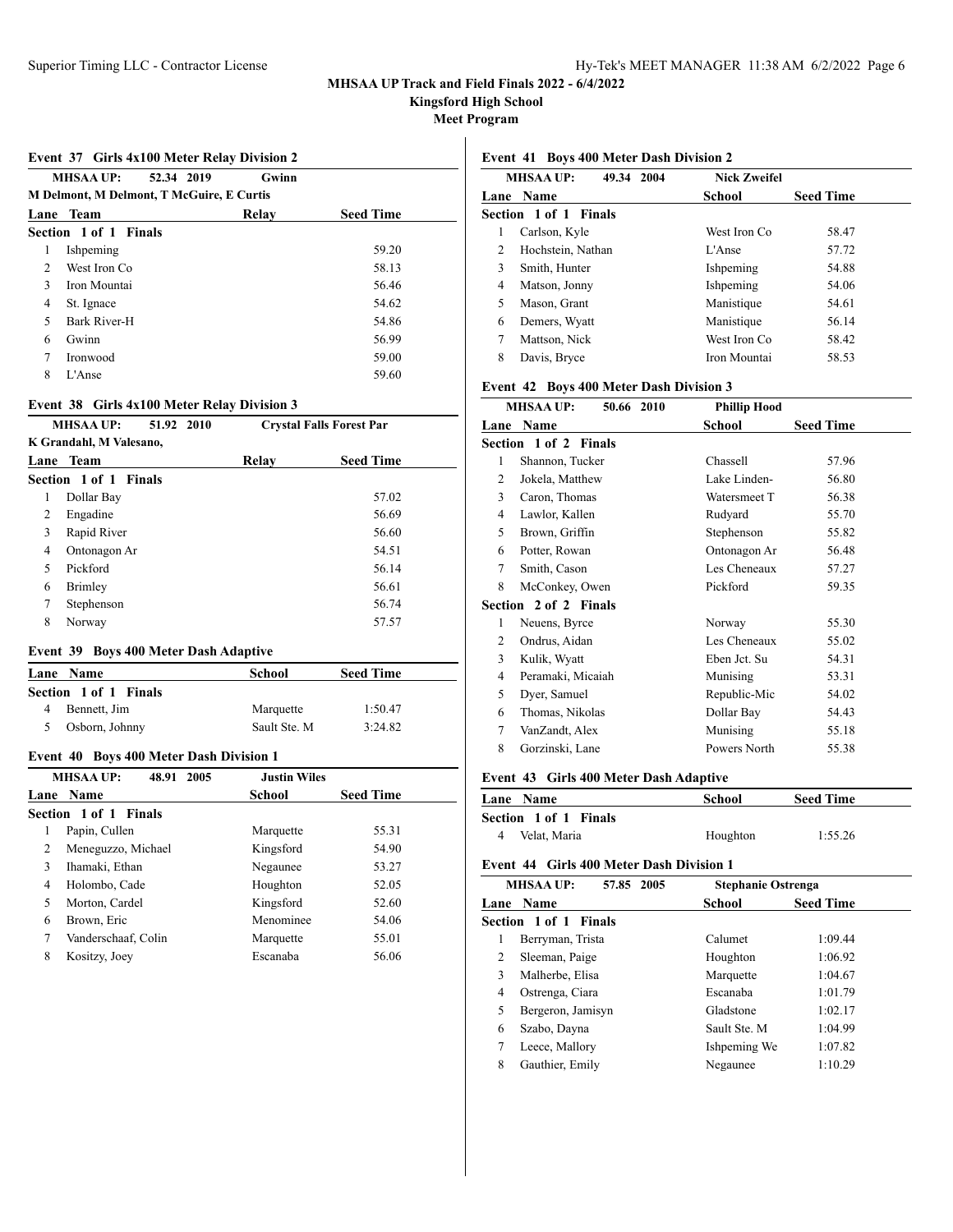**Kingsford High School**

**Meet Program**

#### **Event 45 Girls 400 Meter Dash Division 2**

| <b>MHSAA UP:</b><br>59.18 2017 |                       | <b>Emmy Kinner</b> |                  |
|--------------------------------|-----------------------|--------------------|------------------|
|                                | Lane Name             | <b>School</b>      | <b>Seed Time</b> |
|                                | Section 1 of 1 Finals |                    |                  |
| 1                              | Jones, Emma           | Manistique         | 1:07.35          |
| 2                              | Kero, Brielle         | Hancock            | 1:06.02          |
| 3                              | Muth, Kelsey          | Manistique         | 1:04.50          |
| 4                              | Shamion, Danica       | West Iron Co.      | 1:01.23          |
| 5                              | Sipe, Kyra            | L'Anse             | 1:02.69          |
| 6                              | Olson, Julia          | Bark River-H       | 1:04.75          |
| 7                              | Ives, Marrisa         | Bark River-H       | 1:06.65          |
| 8                              | Pellizzer, Calli      | West Iron Co       | 1:07.90          |

### **Event 46 Girls 400 Meter Dash Division 3**

|                | 58.70 2011<br><b>MHSAA UP:</b> | <b>Lauren Spranger</b> |                  |
|----------------|--------------------------------|------------------------|------------------|
| Lane           | Name                           | School                 | <b>Seed Time</b> |
|                | Section 1 of 2 Finals          |                        |                  |
| 1              | Havelka, kassidy               | Stephenson             | 1:12.35          |
| 2              | Sundling, Emma                 | Rapid River            | 1:11.44          |
| 3              | Pitts, Katlynn                 | Rudyard                | 1:10.65          |
| 4              | Vista, Madalynn                | Stephenson             | 1:08.09          |
| 5              | Johnson, Elizabeth             | Brimley                | 1:10.16          |
| 6              | Adams, Taylor                  | Norway                 | 1:10.83          |
| 7              | Mayer, Karlee                  | Rudyard                | 1:12.10          |
| 8              | Kedsch, Samantha               | Carney-Nadea           | 1:13.49          |
|                | Section 2 of 2 Finals          |                        |                  |
| 1              | Shirkey, Alyssa                | Wakefield-Ma           | 1:06.65          |
| $\overline{c}$ | Vaverka, Hannah                | Eben Jct. Su           | 1:05.86          |
| 3              | Koski, Landry                  | Rock Mid-Pen           | 1:04.79          |
| 4              | Jokela, Emily                  | Lake Linden-           | 1:03.00          |
| 5              | Amos, Violet                   | Ontonagon Ar           | 1:04.23          |
| 6              | Uotila, Makennah               | Ontonagon Ar           | 1:05.19          |
| 7              | Smith, Sabryna                 | Munising               | 1:06.39          |
| 8              | Smith, Tristin                 | Rudyard                | 1:06.93          |
|                |                                |                        |                  |

### **Event 47 Boys 300 Meter Hurdles Division 1**

| <b>MHSAA UP:</b><br>39.74 2012 |                       | <b>Kenner Broullire</b> |                  |
|--------------------------------|-----------------------|-------------------------|------------------|
|                                | Lane Name             | <b>School</b>           | <b>Seed Time</b> |
|                                | Section 1 of 1 Finals |                         |                  |
| 1                              | Mager, Brady          | Negaunee                | 46.80            |
| 2                              | Bracket, Luke         | Gladstone               | 45.21            |
| 3                              | Ngafeeson, Lamb       | Marquette               | 42.35            |
| 4                              | Przeslakowski, Diego  | Kingsford               | 41.62            |
| 5                              | Probst, Richard       | Calumet                 | 42.32            |
| 6                              | Markey, Samuel        | Marquette               | 44.62            |
| 7                              | Smith, Ayden          | Kingsford               | 46.54            |
| 8                              | VanBrocklin, Fredrick | Gladstone               | 47.77            |

# **Event 48 Boys 300 Meter Hurdles Division 2**

| <b>MHSAA UP:</b><br>39.35 2013 |                       | <b>Kenner Broullire</b> |                  |
|--------------------------------|-----------------------|-------------------------|------------------|
|                                | Lane Name             | School                  | <b>Seed Time</b> |
|                                | Section 1 of 1 Finals |                         |                  |
| 1                              | Fairchild, Will       | Iron Mountai            | 47.24            |
| 2                              | Lester, Owen          | St. Ignace              | 45.79            |
| 3                              | Dove, Michael         | Iron Mountai            | 45.01            |
| 4                              | Sundelius, Landon     | West Iron Co            | 41.59            |
| 5                              | Ingalls, Jonathan     | St. Ignace              | 44.94            |
| 6                              | Gauthier, Tramon      | Ishpeming               | 45.16            |
| 7                              | Rao, Liam             | Newberry                | 46.94            |
| 8                              | Sipe, Kaiden          | L'Anse                  | 47.87            |

## **Event 49 Boys 300 Meter Hurdles Division 3**

|      | <b>MHSAA UP:</b><br>40.13<br>2015 | <b>Andy Cooper</b> |                  |
|------|-----------------------------------|--------------------|------------------|
| Lane | Name                              | School             | <b>Seed Time</b> |
|      | Section 1 of 2 Finals             |                    |                  |
| 1    | Gillmer, Perry                    | Rapid River        | 49.71            |
| 2    | Richter, Wyatt                    | Norway             | 48.54            |
| 3    | Gaunt, Joshua                     | Dollar Bay         | 48.02            |
| 4    | Datto, A.J.                       | Dollar Bay         | 47.68            |
| 5    | Storey, Tommy                     | Pickford           | 47.99            |
| 6    | Preiss, Ryan                      | Ontonagon Ar       | 48.04            |
| 7    | Cain, Andrew                      | Munising           | 49.43            |
| 8    | McKissack, Tim                    | <b>Forest Park</b> | 51.04            |
|      | Section 2 of 2 Finals             |                    |                  |
| 1    | Spieles, Conrad                   | Engadine           | 46.30            |
| 2    | Storey, Alec                      | Les Cheneaux       | 45.65            |
| 3    | Sullivan, Josh                    | Pickford           | 44.52            |
| 4    | Naser, Trenton                    | Powers North       | 44.04            |
| 5    | Nyquist, Jack                     | Bessemer           | 44.47            |
| 6    | Awbrey, Caden                     | Pickford           | 44.53            |
| 7    | Kelley, Joe                       | Munising           | 45.73            |
| 8    | Strazzinski, Donny                | Stephenson         | 47.24            |
|      |                                   |                    |                  |

### **Event 50 Girls 300 Meter Hurdles Division 1**

| <b>MHSAA UP:</b><br>45.40 2010 | <b>Selena Meser</b> |                  |  |
|--------------------------------|---------------------|------------------|--|
| <b>Lane Name</b>               | School              | <b>Seed Time</b> |  |
| Section 1 of 1 Finals          |                     |                  |  |
| Filpus, Claire<br>1            | Houghton            | 52.54            |  |
| Pekrul, Madison<br>2           | Negaunee            | 51.87            |  |
| Jones, Brianna<br>3            | Sault Ste. M        | 51.39            |  |
| Erickson, Claire<br>4          | Sault Ste. M        | 50.52            |  |
| 5<br>Coleman, Bella            | Marquette           | 51.32            |  |
| Barron, Bailey<br>6            | Escanaba            | 51.50            |  |
| 7<br>Helms-Gleason, Seere      | Negaunee            | 52.52            |  |
| 8<br>Perrault, Samantha        | Ishpeming We        | 53.32            |  |
|                                |                     |                  |  |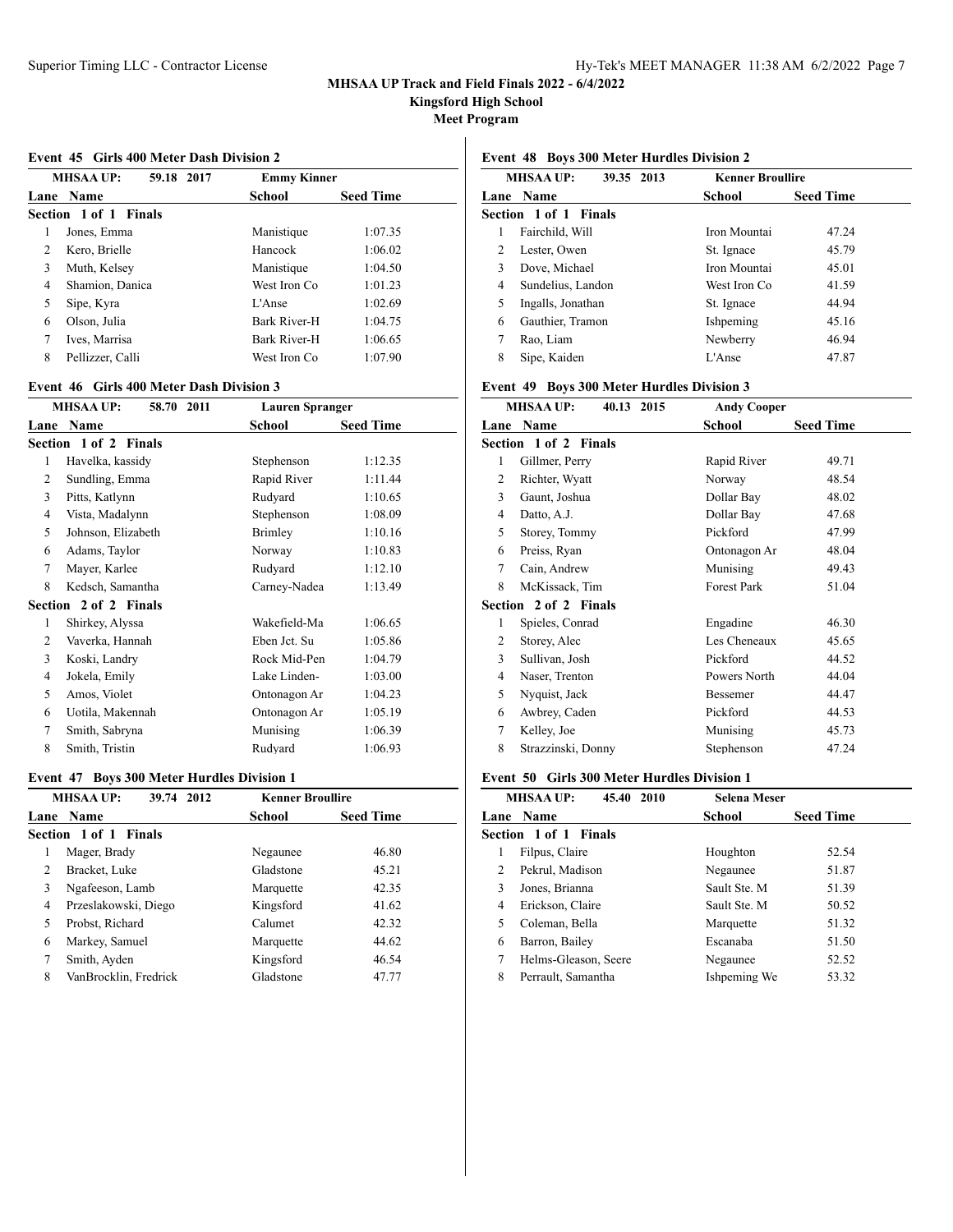**Kingsford High School**

**Meet Program**

#### **Event 51 Girls 300 Meter Hurdles Division 2**

| <b>MHSAA UP:</b><br>46.65 2005 |                       | <b>Ellary Renier</b> |                  |
|--------------------------------|-----------------------|----------------------|------------------|
|                                | Lane Name             | <b>School</b>        | <b>Seed Time</b> |
|                                | Section 1 of 1 Finals |                      |                  |
| 1                              | Smith, Autumn         | West Iron Co         | 57.09            |
| 2                              | Peters, Kylee         | St. Ignace           | 56.71            |
| 3                              | Fredrick, Aspen       | Bark River-H         | 56.19            |
| 4                              | Hardy, Jordana        | Gwinn                | 55.22            |
| 5                              | Allers, Haley         | St. Ignace           | 55.55            |
| 6                              | Stine, Seanna         | West Iron Co         | 56.49            |
| 7                              | Smith, Aubrey         | Ironwood             | 56.93            |
| 8                              | Harty, Kali           | West Iron Co         | 57.59            |

### **Event 52 Girls 300 Meter Hurdles Division 3**

| <b>MHSAA UP:</b><br>47.27 2016 |                       | Lori Wardynski |                  |
|--------------------------------|-----------------------|----------------|------------------|
| Lane                           | <b>Name</b>           | School         | <b>Seed Time</b> |
|                                | Section 1 of 2 Finals |                |                  |
| 1                              | Delene, Ellie         | Baraga         | 58.95            |
| 2                              | Mattson, Kate         | Munising       | 57.40            |
| 3                              | Begovac, Maddie       | Eben Jct. Su   | 55.72            |
| 4                              | Cheney, Alicia        | Rudyard        | 55.15            |
| 5                              | Inglese, Chrislyn     | North Dickin   | 55.24            |
| 6                              | Kohlmann, Hayley      | Les Cheneaux   | 56.93            |
| 7                              | Schutz, Brianna       | Ewen Trout C   | 57.99            |
| 8                              | Corcoran, Bailey      | Munising       | 59.06            |
|                                | Section 2 of 2 Finals |                |                  |
| 1                              | Lindholm, Micah       | North Dickin   | 54.64            |
| 2                              | Larson, Charlie       | Forest Park    | 53.34            |
| 3                              | Hauser, Mia           | Stephenson     | 52.64            |
| 4                              | Storey, Lizzie        | Pickford       | 50.07            |
| 5                              | Jokela, Emily         | Lake Linden-   | 52.52            |
| 6                              | Behning, Dayne        | Munising       | 52.97            |
| 7                              | Ballard, Cheyenne     | Rudyard        | 53.50            |
| 8                              | Kolpack, Kiirsa       | Ontonagon Ar   | 54.66            |
|                                |                       |                |                  |

## **Event 53 Boys 800 Meter Run Division 1**

| <b>MHSAA UP:</b><br>1:58.06 2005 |                       | <b>Alvin Moore</b> |                  |  |  |
|----------------------------------|-----------------------|--------------------|------------------|--|--|
|                                  | Lane Name             | <b>School</b>      | <b>Seed Time</b> |  |  |
|                                  | Section 1 of 1 Finals |                    |                  |  |  |
| 1                                | Vanderschaaf. Colin   | Marquette          | 2:05.42          |  |  |
| 2                                | Weiss, Eric           | Houghton           | 2:05.91          |  |  |
| 3                                | Papin, Cullen         | Marquette          | 2:06.21          |  |  |
| 4                                | Willis, Jonathan      | Sault Ste. M       | 2:06.58          |  |  |
| 5                                | Ketzenberger, Braden  | Marquette          | 2:06.75          |  |  |
| 6                                | Hamlin, Cyrus         | Houghton           | 2:13.28          |  |  |
| 7                                | Anderson, Judge       | Negaunee           | 2:13.93          |  |  |
| 8                                | Olson, Isaac          | Kingsford          | 2:15.48          |  |  |

## **Event 54 Boys 800 Meter Run Division 2**

|   | 1:59.36 2007<br><b>MHSAA UP:</b> | <b>Scott Bond</b> |                  |
|---|----------------------------------|-------------------|------------------|
|   | Lane Name                        | School            | <b>Seed Time</b> |
|   | Section 1 of 1 Finals            |                   |                  |
| 1 | Barp, Simone                     | Painesdale-J      | 2:13.33          |
| 2 | Korpela, Alex (Alexzander)       | Ironwood          | 2:13.85          |
| 3 | Mason, Grant                     | Manistique        | 2:14.93          |
| 4 | McLean, Reese                    | St. Ignace        | 2:15.01          |
| 5 | Gauthier, Parker                 | Ishpeming         | 2:16.05          |
| 6 | Gauthier, Preston                | Ishpeming         | 2:16.21          |
| 7 | Lauzon, Joey                     | Ironwood          | 2:16.60          |
| 8 | Larson, Tavin                    | Painesdale-J      | 2:20.72          |

### **Event 55 Boys 800 Meter Run Division 3**

|      | 1:59.93 2019<br><b>MHSAA UP:</b> | Uriah Aili         |                  |
|------|----------------------------------|--------------------|------------------|
| Lane | Name                             | School             | <b>Seed Time</b> |
|      | Section 1 of 1 Finals            |                    |                  |
| 1    | Thomas, Nikolas                  | Dollar Bay         | 2:06.08          |
| 2    | Nordine, Jonah                   | Ewen Trout C       | 2:07.31          |
| 3    | Hagen, Hunter                    | Pickford           | 2:11.87          |
| 4    | Sweeney, Hossack                 | Les Cheneaux       | 2:13.15          |
| 5    | Norland, Amos                    | Dollar Bay         | 2:16.98          |
| 6    | Brown, Griffin                   | Stephenson         | 2:17.21          |
| 7    | Skogman, Brandon                 | Republic-Mic       | 2:17.93          |
| 8    | Slater, Luke                     | Brimley            | 2:18.68          |
| 9    | Rintala, Gaven                   | <b>Forest Park</b> | 2:19.70          |
| 10   | Sprague, Elijah                  | Rudyard            | 2:19.72          |
| 11   | Nolan, Trevor                    | Munising           | 2:21.10          |
| 12   | McCarty, Jaiden                  | Rapid River        | 2:22.66          |
| 13   | Sagataw, Jayden                  | Wilson Hanna       | 2:22.71          |
| 14   | Kytta, Kalvin                    | Chassell           | 2:22.75          |
| 15   | Corey, Buckley                   | Stephenson         | 2:23.48          |
| 16   | Nebel, Kane                      | Munising           | 2:26.24          |

### **Event 56 Girls 800 Meter Run Division 1**

| 2:13.94 2015<br><b>MHSAA UP:</b> |                       | <b>Lindsey Rudden</b> |                  |
|----------------------------------|-----------------------|-----------------------|------------------|
|                                  | Lane Name             | School                | <b>Seed Time</b> |
|                                  | Section 1 of 1 Finals |                       |                  |
| 1                                | Seagren, Ingrid       | Houghton              | 2:30.43          |
| 2                                | Ostrenga, Ciara       | Escanaba              | 2:36.66          |
| 3                                | Johnson, Aubrey       | Negaunee              | 2:38.15          |
| 4                                | Walther, Abigail      | Sault Ste. M          | 2:38.43          |
| 5                                | Plaxco, Marlee        | Negaunee              | 2:38.70          |
| 6                                | Maki-Warne, Maija     | Marquette             | 2:39.14          |
| 7                                | Malherbe, Elisa       | Marquette             | 2:39.72          |
| 8                                | Ross, Lily            | Houghton              | 2:43.24          |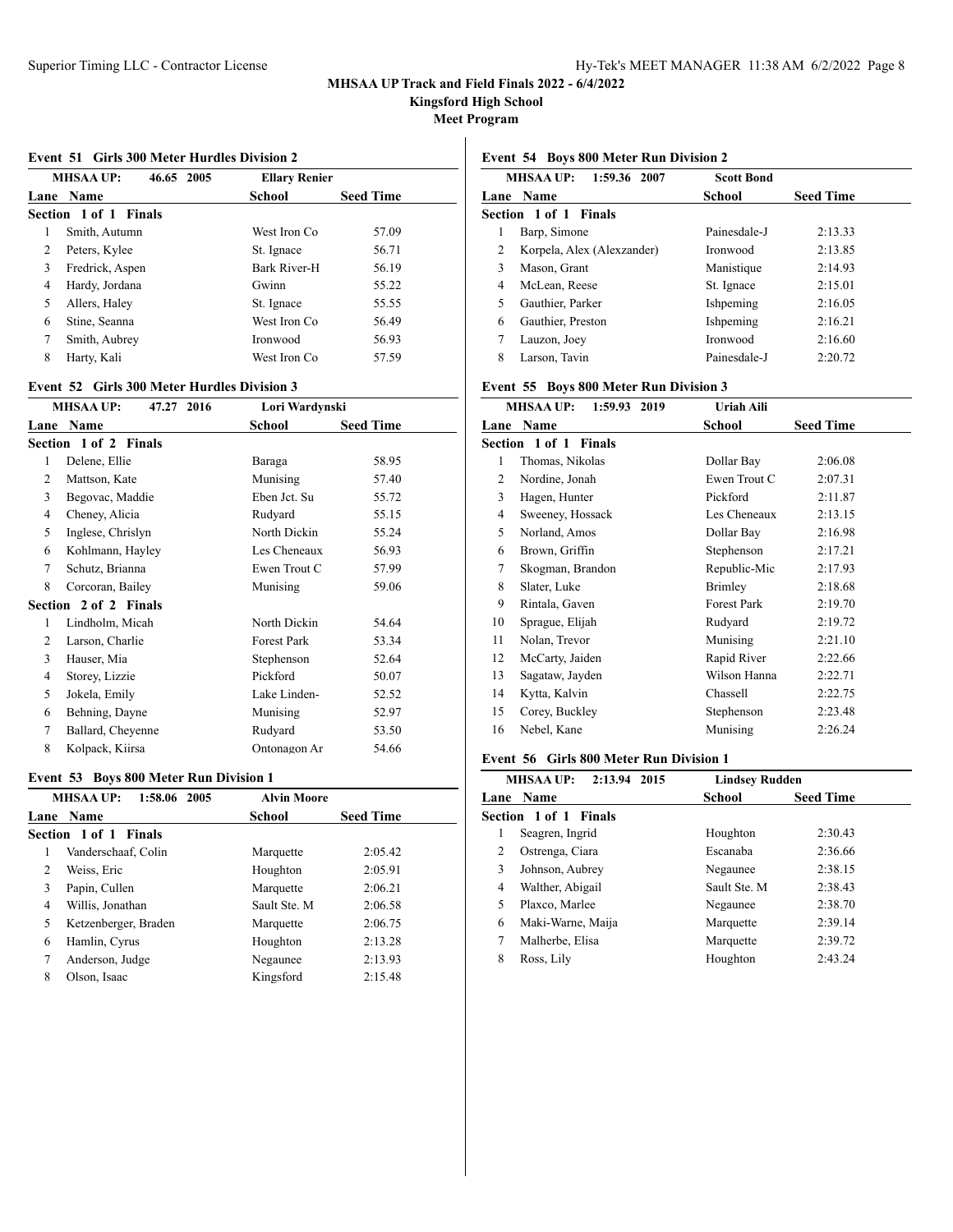**Kingsford High School**

**Meet Program**

#### **Event 57 Girls 800 Meter Run Division 2**

| MHSAA UP:<br>2:18.12 2003 |                       | <b>Amber Smith</b> |                  |
|---------------------------|-----------------------|--------------------|------------------|
|                           | Lane Name             | School             | <b>Seed Time</b> |
|                           | Section 1 of 1 Finals |                    |                  |
| 1                         | Korpi, Lola           | Ishpeming          | 2:31.91          |
| $\overline{c}$            | Goudreau, Leah        | Manistique         | 2:36.27          |
| 3                         | Zaragoza, Mariana     | St. Ignace         | 2:38.02          |
| 4                         | Kaukola, Kadie        | Ishpeming          | 2:38.61          |
| 5                         | Smith, Aubrey         | <b>Ironwood</b>    | 2:51.55          |
| 6                         | Kero, Brielle         | Hancock            | 2:55.16          |
| 7                         | Keranen, Ella         | Hancock            | 2:56.85          |
| 8                         | Bradshaw, Hailee      | West Iron Co       | 2:57.09          |

### **Event 58 Girls 800 Meter Run Division 3**

|                | <b>MHSAA UP:</b><br>2:21.61 2011 | <b>Amy Kerst</b> |                  |
|----------------|----------------------------------|------------------|------------------|
|                | Lane Name                        | School           | <b>Seed Time</b> |
|                | Section 1 of 1 Finals            |                  |                  |
| 1              | Koski, Landry                    | Rock Mid-Pen     | 2:39.04          |
| $\overline{c}$ | Matson, Jenna                    | Munising         | 2:39.94          |
| 3              | Brisson, Monique                 | Munising         | 2:45.59          |
| 4              | Borseth, Kate                    | Ewen Trout C     | 2:45.72          |
| 5              | Gaunt, Maggie                    | Dollar Bay       | 2:46.24          |
| 6              | Mayer, Karlee                    | Rudyard          | 2:46.81          |
| 7              | Moilanen, Evelyn                 | Dollar Bay       | 2:47.03          |
| 8              | Kuntze, Jada                     | Stephenson       | 2:47.99          |
| 9              | Prunick, Julia                   | Munising         | 2:49.79          |
| 10             | Adams, Taylor                    | Norway           | 2:50.42          |
| 11             | Uotila, Makennah                 | Ontonagon Ar     | 2:54.61          |
| 12             | Cottle, Chloe                    | Pickford         | 2:57.17          |
| 13             | Cappaert, Allie                  | Stephenson       | 2:59.06          |
| 14             | Schultz, Eva                     | Stephenson       | 2:59.80          |
| 15             | Smith, Summer                    | Rudyard          | 3:01.42          |
| 16             | Prucha, Ahna                     | Pickford         | 3:09.11          |
|                |                                  |                  |                  |

### **Event 59 Boys 200 Meter Dash Adaptive**

| <b>Lane Name</b>      | School       | <b>Seed Time</b> |  |
|-----------------------|--------------|------------------|--|
| Section 1 of 1 Finals |              |                  |  |
| Bennett, Jim          | Marquette    | 52.37            |  |
| Osborn, Johnny        | Sault Ste. M | 1:34.73          |  |

## **Event 60 Boys 200 Meter Dash Division 1**

| <b>MHSAA UP:</b><br>22.42 2001  | <b>Matt Wise</b>                  |  |
|---------------------------------|-----------------------------------|--|
| <b>Lane Name</b>                | <b>School</b><br><b>Seed Time</b> |  |
| <b>Section 1 of 1 Finals</b>    |                                   |  |
| Brown, Eric                     | Menominee<br>24.45                |  |
| Holombo, Cade<br>$\mathfrak{D}$ | 24.10<br>Houghton                 |  |
| 3<br>Larson, Trestan            | 23.93<br>Kingsford                |  |
| Floriano, Michael<br>4          | 23.51<br>Kingsford                |  |
| Nelson, Dryden<br>5             | Calumet<br>23.58                  |  |
| 6<br>Beauchamp, Owen            | 23.95<br>Marquette                |  |
| 7<br>Oshelski, Carter           | Sault Ste. M<br>24.20             |  |
| 8<br>Berthaume, Eli             | Gladstone<br>24.51                |  |
|                                 |                                   |  |

### **Event 61 Boys 200 Meter Dash Division 2**

| <b>MHSAA UP:</b><br>22.70 2006 | <b>Paul Davis</b> |                  |
|--------------------------------|-------------------|------------------|
| Lane Name                      | School            | <b>Seed Time</b> |
| Section 1 of 1 Finals          |                   |                  |
| 1<br>Adiao Ryan, Kurt          | Iron Mountai      | 24.92            |
| 2<br>Demers, Wyatt             | Manistique        | 24.58            |
| 3<br>Martin, Vincent           | Bark River-H      | 24.40            |
| 4<br>Matson, Jonny             | Ishpeming         | 24.06            |
| 5<br>Jayne, Max                | Iron Mountai      | 24.39            |
| Koiveniemi, Christian<br>6     | St. Ignace        | 24.48            |
| 7<br>Colavecchi, Matthew       | Iron Mountai      | 24.78            |
| 8<br>Carlson, Kyle             | West Iron Co      | 25.24            |
|                                |                   |                  |

## **Event 62 Boys 200 Meter Dash Division 3**

| 22.73 2010        | <b>Mike Schmaus</b>                                                             |                  |
|-------------------|---------------------------------------------------------------------------------|------------------|
|                   | School                                                                          | <b>Seed Time</b> |
|                   |                                                                                 |                  |
| Gorzinski, Elijah | Powers North                                                                    | 25.26            |
| McKissack, Samuel | <b>Forest Park</b>                                                              | 25.05            |
| Swetich, Lucas    | Eben Jct. Su                                                                    | 25.02            |
| Ondrus, Aidan     | Les Cheneaux                                                                    | 24.88            |
| Frusti, Zach      | Eben Jct. Su                                                                    | 24.92            |
| Benson, Chase     | Dollar Bay                                                                      | 25.05            |
| Triggiano, Vinnie | <b>Bessemer</b>                                                                 | 25.23            |
| Tampas, Ben       | Lake Linden-                                                                    | 25.90            |
|                   |                                                                                 |                  |
| Neuens, Tyler     | Norway                                                                          | 24.77            |
| Barowski, Noah    | Pickford                                                                        | 24.32            |
| LaBine, Reece     | Ontonagon Ar                                                                    | 24.03            |
| Peramaki, Micaiah | Munising                                                                        | 23.65            |
| Gorzinski, Luke   | Powers North                                                                    | 23.92            |
| Peramaki, Josiah  | Munising                                                                        | 24.24            |
| Lawlor, Kallen    | Rudyard                                                                         | 24.62            |
| Veeneman, Parker  | Brimley                                                                         | 24.80            |
|                   | <b>MHSAA UP:</b><br>Lane Name<br>Section 1 of 2 Finals<br>Section 2 of 2 Finals |                  |

## **Event 63 Girls 200 Meter Dash Adaptive**

| <b>Lane Name</b>             | School   | <b>Seed Time</b> |
|------------------------------|----------|------------------|
| <b>Section 1 of 1 Finals</b> |          |                  |
| Velat, Maria<br>4            | Houghton | 59.79            |

## **Event 64 Girls 200 Meter Dash Division 1**

| <b>MHSAA UP:</b><br>25.65 2005 | <b>Stephanie Ostrenga</b> |                  |
|--------------------------------|---------------------------|------------------|
| Lane Name                      | School                    | <b>Seed Time</b> |
| Section 1 of 1 Finals          |                           |                  |
| Beaudry, Maddie<br>1           | Negaunee                  | 29.73            |
| 2<br>Spiroff, Faith            | Ishpeming We              | 28.58            |
| 3<br>Jorgensen, Jayla          | Sault Ste. M              | 28.01            |
| 4<br>Truckey, Baux             | Marquette                 | 26.73            |
| 5<br>Ott, Julia                | Marquette                 | 26.79            |
| Davenport, Caitlyn<br>6        | Escanaba                  | 28.52            |
| 7<br>Wagner, Elli              | Houghton                  | 28.60            |
| 8<br>Dellangelo, Macyn         | Negaunee                  | 30.01            |
|                                |                           |                  |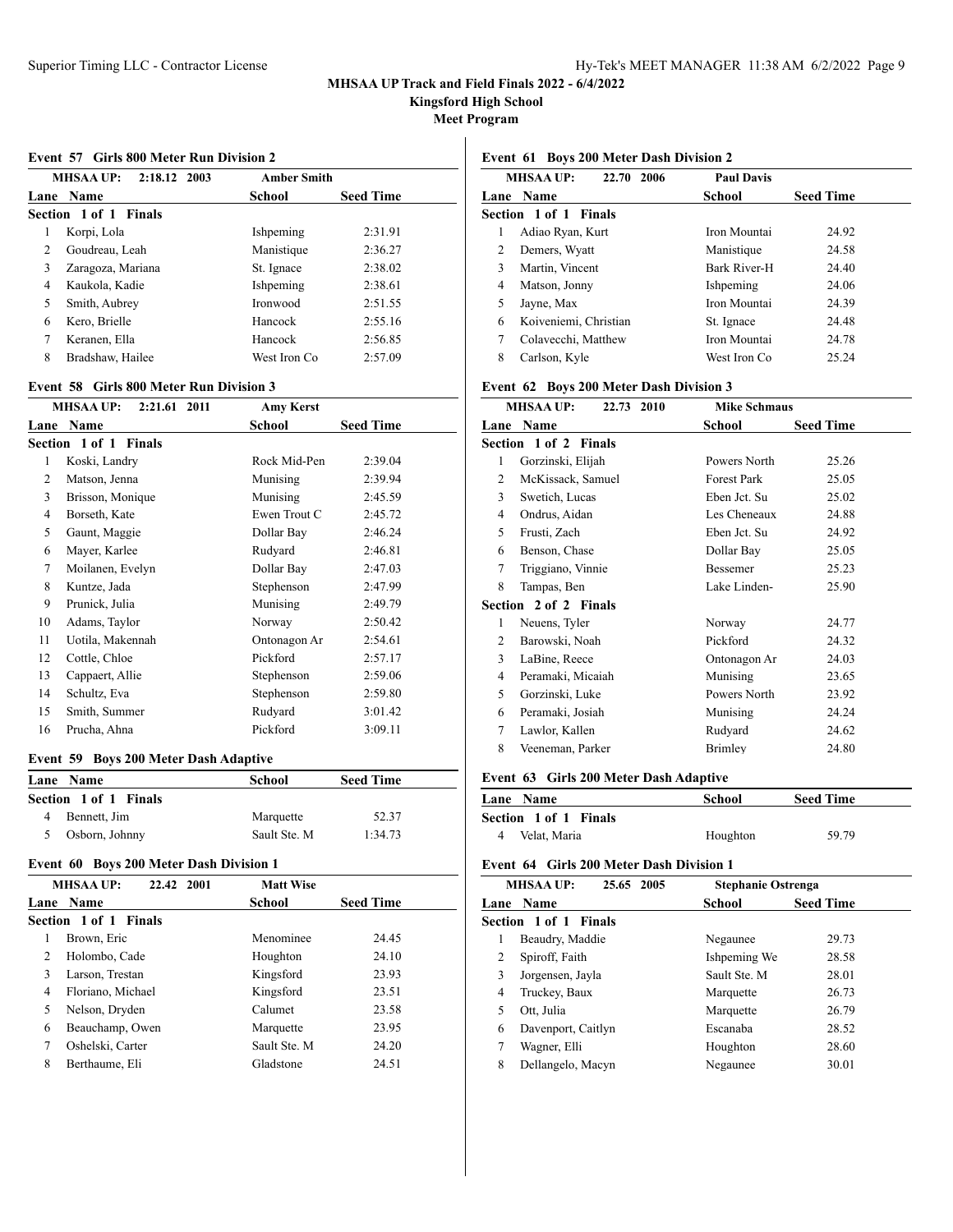**Kingsford High School**

**Meet Program**

#### **Event 65 Girls 200 Meter Dash Division 2**

|   | <b>MHSAA UP:</b><br>26.42 2012 | Dani Gagne    |                  |
|---|--------------------------------|---------------|------------------|
|   | Lane Name                      | <b>School</b> | <b>Seed Time</b> |
|   | Section 1 of 1 Finals          |               |                  |
| 1 | Pleaugh, Lena                  | Gwinn         | 28.85            |
| 2 | Sipe, Kyra                     | L'Anse        | 28.49            |
| 3 | Schultz, Ally                  | St. Ignace    | 28.08            |
| 4 | Shamion, Danica                | West Iron Co. | 27.01            |
| 5 | Hoffmeyer, Mckenzie            | Bark River-H  | 27.99            |
| 6 | Kleiman, Anja                  | Iron Mountai  | 28.49            |
| 7 | Olson, Julia                   | Bark River-H  | 28.65            |
| 8 | Pickett, Bella                 | Iron Mountai  | 30.20            |

### **Event 66 Girls 200 Meter Dash Division 3**

|      | <b>MHSAA UP:</b><br>26.36 2012 | <b>Jamie Dompier</b> |                  |
|------|--------------------------------|----------------------|------------------|
| Lane | <b>Name</b>                    | School               | <b>Seed Time</b> |
|      | Section 1 of 2 Finals          |                      |                  |
| 1    | Campbell, Skylar               | Munising             | 30.60            |
| 2    | King, Lauren                   | Engadine             | 30.36            |
| 3    | Laurila, Mariska               | Carney-Nadea         | 30.08            |
| 4    | McCarty, Ava                   | Rapid River          | 29.71            |
| 5    | Chambers, Clara                | Mackinac Isl         | 30.04            |
| 6    | Mota, Sorelle                  | Pickford             | 30.26            |
| 7    | Hummel, Ava                    | Stephenson           | 30.38            |
| 8    | Kohlmann, Hayley               | Les Cheneaux         | 30.71            |
|      | Section 2 of 2 Finals          |                      |                  |
| 1    | Bennin, Lucy                   | Pickford             | 29.47            |
| 2    | Hord, Ashton                   | North Dickin         | 29.29            |
| 3    | Hendrickson, Makenna           | Baraga               | 28.98            |
| 4    | Jokela, Emily                  | Lake Linden-         | 28.48            |
| 5    | Amos, Violet                   | Ontonagon Ar         | 28.94            |
| 6    | Kedsch, Samantha               | Carney-Nadea         | 29.26            |
| 7    | Smith, Sabryna                 | Munising             | 29.29            |
| 8    | Bobula, Alli                   | Ontonagon Ar         | 29.66            |
|      |                                |                      |                  |

### **Event 67 Boys 3200 Meter Run Division 1**

|   | <b>MHSAA UP:</b><br>9:50.03 2015 | <b>Lance Rambo</b> |                  |  |
|---|----------------------------------|--------------------|------------------|--|
|   | Lane Name                        | School             | <b>Seed Time</b> |  |
|   | Section 1 of 1 Finals            |                    |                  |  |
| 1 | Vanderschaaf, Carson             | Marquette          | 9:59.88          |  |
| 2 | Janofski, Luke                   | Marquette          | 10:10.03         |  |
| 3 | Aldridge, Cody                   | Sault Ste. M       | 10:12.06         |  |
| 4 | Thomsen, Chase                   | Marquette          | 10:13.31         |  |
| 5 | Weiss, Eric                      | Houghton           | 10:19.63         |  |
| 6 | Hill, Luke                       | Houghton           | 10:41.82         |  |
| 7 | Knewtson, Thomas                 | Houghton           | 11:00.31         |  |
| 8 | Plaxco, John                     | Negaunee           | 11:01.08         |  |

### **Event 68 Boys 3200 Meter Run Division 2**

| <b>MHSAA UP:</b><br>9:47.28 2003 |                       | <b>Jake Rankinen</b> |                  |
|----------------------------------|-----------------------|----------------------|------------------|
|                                  | Lane Name             | School               | <b>Seed Time</b> |
|                                  | Section 1 of 1 Finals |                      |                  |
| 1                                | Ruble, Luke           | Iron Mountai         | 11:11.49         |
| 2                                | Gauthier, Parker      | Ishpeming            | 11:26.19         |
| 3                                | Gilroy, Ben           | Manistique           | 11:28.42         |
| 4                                | Smith, Tyler          | Ironwood             | 11:30.27         |
| 5                                | Bistolfi, Claudio     | Newberry             | 11:32.10         |
| 6                                | Werkeiser, Gabe       | St. Ignace           | 11:33.05         |
| 7                                | Stein, James          | $L'$ Anse            | 11:45.78         |
| 8                                | Baalsrud, Jan         | Hancock              | 11:49.70         |

### **Event 69 Boys 3200 Meter Run Division 3**

|      | MHSAA UP: 10:08.51 2019 | Uriah Aili         |                  |
|------|-------------------------|--------------------|------------------|
| Lane | Name                    | School             | <b>Seed Time</b> |
|      | Section 1 of 1 Finals   |                    |                  |
| 1    | Thomas, Nikolas         | Dollar Bay         | 10:46.15         |
| 2    | Nordine, Jonah          | Ewen Trout C       | 10:56.54         |
| 3    | Spieles, Conrad         | Engadine           | 11:06.83         |
| 4    | Nolan, Trevor           | Munising           | 11:26.42         |
| 5    | Engel, Tyler            | Stephenson         | 11:35.71         |
| 6    | Hagen, Hunter           | Pickford           | 11:48.57         |
| 7    | Rintala, Gaven          | <b>Forest Park</b> | 11:53.39         |
| 8    | Linsenbigler, Alex      | Norway             | 11:57.38         |
| 9    | Corey, Buckley          | Stephenson         | 12:01.38         |
| 10   | MacDonald, Eli          | Pickford           | 12:01.47         |
| 11   | Kytta, Kalvin           | Chassell           | 12:10.47         |
| 12   | Orsborne, Garrett       | Pickford           | 12:11.57         |
| 13   | Durden, Jacob           | Republic-Mic       | 12:12.92         |
| 14   | Gaunt, Joshua           | Dollar Bay         | 12:24.20         |
| 15   | Whitehead, Cole         | Munising           | 12:36.04         |
| 16   | Hagen, Hayden           | Pickford           | 12:50.58         |

### **Event 70 Girls 3200 Meter Run Division 1**

|   | MHSAA UP: 11:25.52 2018 | <b>Emily Paupore</b> |                  |  |
|---|-------------------------|----------------------|------------------|--|
|   | <b>Lane Name</b>        | School               | <b>Seed Time</b> |  |
|   | Section 1 of 1 Finals   |                      |                  |  |
| l | Seagren, Ingrid         | Houghton             | 12:34.34         |  |
| 2 | Gallagher, Cassandra    | Sault Ste. M         | 12:40.58         |  |
| 3 | Bruns, Tessa            | Marquette            | 12:49.40         |  |
| 4 | Harma, Abigail          | Marquette            | 12:52.36         |  |
| 5 | Ossenheimer, Lauren     | Negaunee             | 12:56.07         |  |
| 6 | Harris, Endla           | Negaunee             | 12:56.80         |  |
| 7 | Boburka, Retta          | Ishpeming We         | 13:09.85         |  |
| 8 | Malherbe, Elodie        | Marquette            | 13:16.64         |  |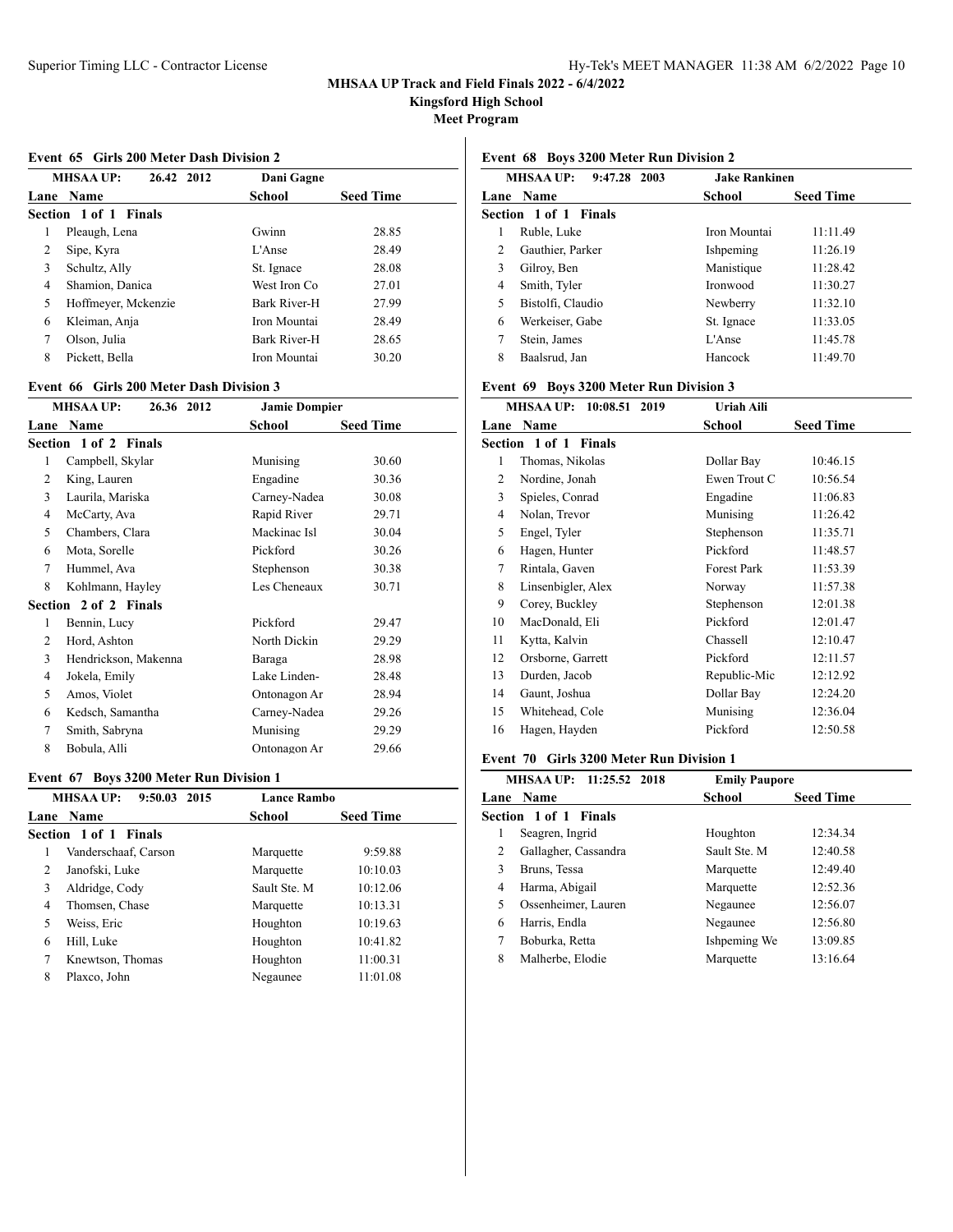**Kingsford High School**

**Meet Program**

#### **Event 71 Girls 3200 Meter Run Division 2**

|      | MHSAA UP: 11:07.78 2003 | <b>Amber Smith</b> |                  |
|------|-------------------------|--------------------|------------------|
| Lane | <b>Name</b>             | School             | <b>Seed Time</b> |
|      | Section 1 of 1 Finals   |                    |                  |
| 1    | Korpi, Lola             | Ishpeming          | 13:09.59         |
| 2    | Clark, Kaylen           | Newberry           | 13:32.55         |
| 3    | Longtine, Taylor        | Ishpeming          | 13:33.26         |
| 4    | Smith, Lilley           | <b>Ironwood</b>    | 13:40.37         |
| 5    | Keranen, Ella           | Hancock            | 13:55.27         |
| 6    | Hinkson, Ava            | Manistique         | 13:56.37         |
| 7    | Moore, Emily            | Hancock            | 15:07.80         |
| 8    | Towles, Rayna           | Hancock            | 15:14.11         |

#### **Event 72 Girls 3200 Meter Run Division 3**

|    | 11:46.04 2016<br>MHSAA UP: | <b>Natalie Beaulieu</b> |                  |
|----|----------------------------|-------------------------|------------------|
|    | Lane Name                  | School                  | <b>Seed Time</b> |
|    | Section 1 of 1 Finals      |                         |                  |
| 1  | Koski, Landry              | Rock Mid-Pen            | 12:56.05         |
| 2  | Brisson, Monique           | Munising                | 13:23.55         |
| 3  | Cornwell, Haley            | Pickford                | 13:37.35         |
| 4  | Cota, Hattie               | Munising                | 13:46.70         |
| 5  | Stone, Natalie             | Bessemer                | 13:53.50         |
| 6  | Grunlund, Mya              | North Dickin            | 14:03.03         |
| 7  | French, Leah               | Engadine                | 14:03.23         |
| 8  | Adams, Taylor              | Norway                  | 14:15.62         |
| 9  | Gaunt, Maggie              | Dollar Bay              | 14:22.92         |
| 10 | DesRochers, Logan          | Baraga                  | 14:30.90         |
| 11 | Etelamaki, Lily            | Chassell                | 14:31.20         |
| 12 | Putnam, Kayela             | Stephenson              | 14:42.63         |
| 13 | Mattson, Sophie            | North Dickin            | 15:03.67         |
| 14 | Peterman, Alexa            | Rudyard                 | 16:31.79         |
| 15 | Martin, Kierstin           | Rudyard                 | 17:24.88         |

### **Event 73 Boys 4x400 Meter Relay Division 1**

| MHSAA UP: 3:29.18 2003<br><b>Marquette</b><br>J Sergey, C Peterson, J Divine, P Tuccini |                       |       |                  |
|-----------------------------------------------------------------------------------------|-----------------------|-------|------------------|
|                                                                                         | Lane Team             | Relav | <b>Seed Time</b> |
|                                                                                         | Section 1 of 1 Finals |       |                  |
| 1                                                                                       | Marquette             |       | 3:42.14          |
| $\mathfrak{D}$                                                                          | Menominee             |       | 3:42.75          |
| 3                                                                                       | Kingsford             |       | 3:44.78          |
| 4                                                                                       | Escanaba              |       | 3:49.92          |
| $\overline{\phantom{0}}$                                                                | Gladstone             |       | 3:50.67          |
| 6                                                                                       | Houghton              |       | 3:54.80          |
| 7                                                                                       | Calumet               |       | 3:58.32          |
| 8                                                                                       | Negaunee              |       | 4:00.33          |

### **Event 74 Boys 4x400 Meter Relay Division 2**

|      | MHSAA UP:<br>3:32.87 2001<br>J Miller, M Mcnamara, E Rocker, D Hiltunen | <b>Newberry</b> |                  |
|------|-------------------------------------------------------------------------|-----------------|------------------|
| Lane | Team                                                                    | Relav           | <b>Seed Time</b> |
|      | Section 1 of 1 Finals                                                   |                 |                  |
| 1    | Ishpeming                                                               |                 | 3:47.43          |
| 2    | St. Ignace                                                              |                 | 3:47.88          |
| 3    | Manistique                                                              |                 | 3:53.02          |
| 4    | West Iron Co                                                            |                 | 3:53.25          |
| 5    | Newberry                                                                |                 | 3:53.58          |
| 6    | Iron Mountai                                                            |                 | 4:06.73          |
| 7    | Painesdale-J                                                            |                 | 4:12.21          |
| 8    | Hancock                                                                 |                 | 4:21.36          |

### **Event 75 Boys 4x400 Meter Relay Division 3**

|                                                | <b>MHSAA UP:</b><br>3:34.52 2017 | <b>Rapid River</b> |                  |  |  |
|------------------------------------------------|----------------------------------|--------------------|------------------|--|--|
| C Bryant, L Gustafson, C Willemsen, A Wicklund |                                  |                    |                  |  |  |
|                                                | Lane Team                        | Relay              | <b>Seed Time</b> |  |  |
|                                                | Section 1 of 1 Finals            |                    |                  |  |  |
| 1                                              | Munising                         |                    | 3:49.64          |  |  |
| $\mathcal{D}_{\mathcal{L}}$                    | Pickford                         |                    | 3:50.03          |  |  |
| 3                                              | Stephenson                       |                    | 3:50.35          |  |  |
| 4                                              | Ontonagon Ar                     |                    | 3:51.13          |  |  |
| 5                                              | <b>Bessemer</b>                  |                    | 3:52.28          |  |  |
| 6                                              | Rapid River                      |                    | 3:53.21          |  |  |
| 7                                              | Les Cheneaux                     |                    | 3:57.22          |  |  |
| 8                                              | Norway                           |                    | 4:00.88          |  |  |
|                                                |                                  |                    |                  |  |  |

## **Event 76 Girls 4x400 Meter Relay Division 1**

### **MHSAA UP: 4:00.15 2015 Marquette H Blowers, S Huebner, L Rudden, A Huebner**

|   | Lane Team                    | Relay | <b>Seed Time</b> |
|---|------------------------------|-------|------------------|
|   | <b>Section 1 of 1 Finals</b> |       |                  |
| 1 | Escanaba                     |       | 4:22.48          |
| 2 | Marquette                    |       | 4:29.65          |
| 3 | Negaunee                     |       | 4:31.01          |
| 4 | Sault Ste. M                 |       | 4:32.42          |
|   | Calumet                      |       | 4:34.26          |
| 6 | Houghton                     |       | 4:37.92          |
|   | Menominee                    |       | 4:42.07          |
| 8 | Ishpeming We                 |       | 4:42.85          |
|   |                              |       |                  |

## **Event 77 Girls 4x400 Meter Relay Division 2**

**MHSAA UP: 4:14.55 2004 Iron Mountain**

**T Singh, C Alquist, J Hartwig, H Beauchamp**

| Lane Team             | Relay | <b>Seed Time</b> |  |  |  |
|-----------------------|-------|------------------|--|--|--|
| Section 1 of 1 Finals |       |                  |  |  |  |
| Manistique            |       | 4:26.86          |  |  |  |
| Bark River-H          |       | 4:28.08          |  |  |  |
| St. Ignace            |       | 4:49.78          |  |  |  |
| Ishpeming             |       | 4:54.87          |  |  |  |
| West Iron Co.         |       | 4:55.42          |  |  |  |
| Ironwood              |       | 5:03.72          |  |  |  |
| Iron Mountai          |       | 5:06.86          |  |  |  |
| Hancock               |       | 5:12.62          |  |  |  |
|                       |       |                  |  |  |  |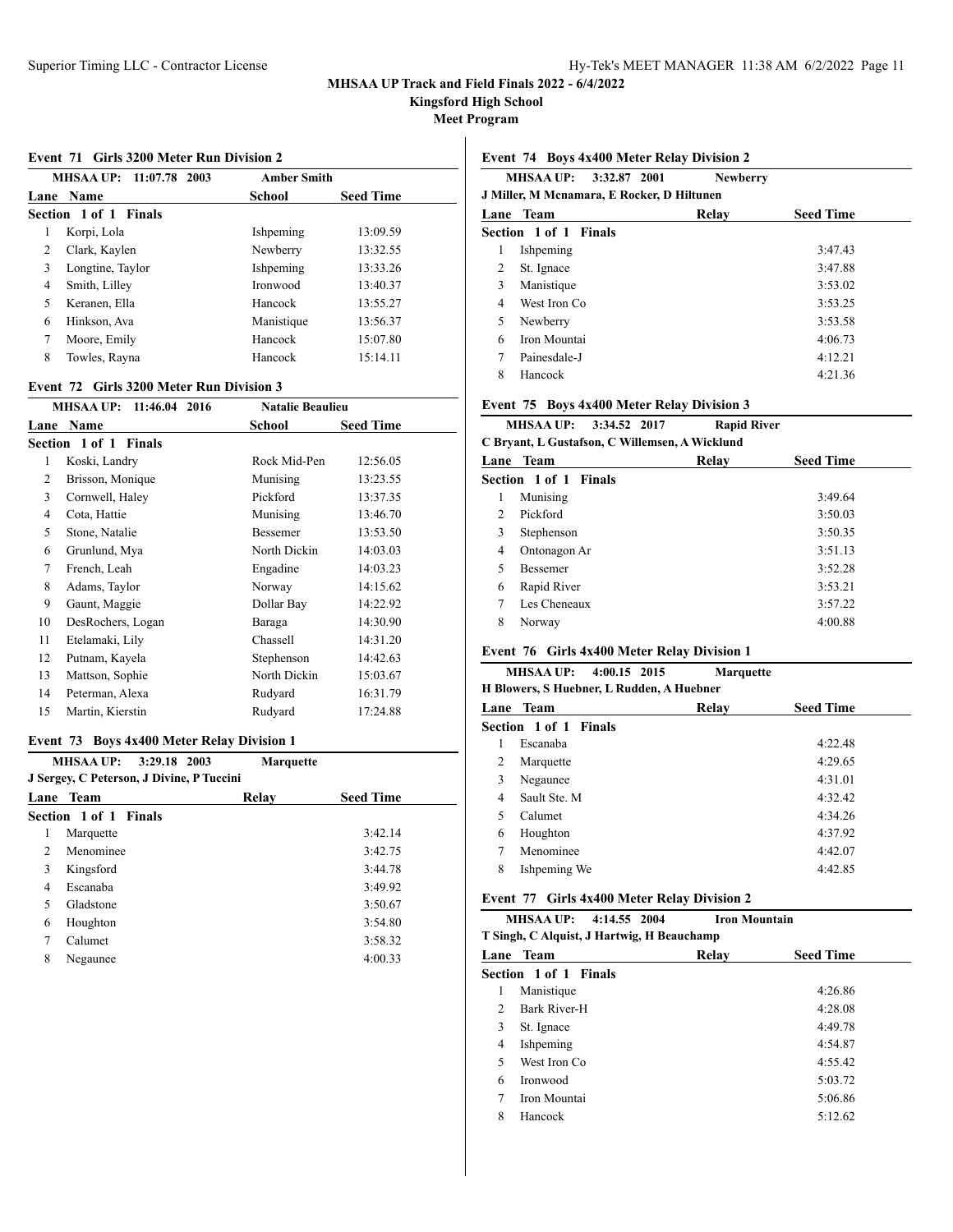**Kingsford High School**

**Meet Program**

### **Event 78 Girls 4x400 Meter Relay Division 3**

|                                        | MHSAA UP: 4:20.26 2006 | Cedarville |                  |  |
|----------------------------------------|------------------------|------------|------------------|--|
| L McLeod, L Izzard, K Bowlby, B McLeod |                        |            |                  |  |
| Lane                                   | Team                   | Relay      | <b>Seed Time</b> |  |
|                                        | Section 1 of 1 Finals  |            |                  |  |
| 1                                      | Ontonagon Ar           |            | 4:33.32          |  |
| 2                                      | Munising               |            | 4:39.32          |  |
| 3                                      | Stephenson             |            | 4:40.86          |  |
| 4                                      | Rudyard                |            | 4:41.51          |  |
| 5                                      | Dollar Bay             |            | 4:43.96          |  |
| 6                                      | North Dickin           |            | 4:47.39          |  |
| 7                                      | Rapid River            |            | 4:48.60          |  |
| 8                                      | Pickford               |            | 5:05.10          |  |

## **Event 79 Girls High Jump Division 1**

|     | <b>MHSAA UP:</b><br>5-08 2001 | <b>Sarah Duesing</b> |                  |
|-----|-------------------------------|----------------------|------------------|
| Pos | Name                          | <b>School</b>        | <b>Seed Mark</b> |
|     | Flight 1 of 1 Finals          |                      |                  |
|     | Mylander, Aliyah              | Escanaba             | $4 - 06.00$      |
| 2   | Spiroff, Faith                | Ishpeming We         | $4 - 08.00$      |
| 3   | Sundberg, Ellie               | Negaunee             | $4 - 08.00$      |
| 4   | Nerat, Anna                   | Menominee            | $4 - 09.00$      |
| 5   | Olson, Lexi                   | Ishpeming We         | $4 - 10.00$      |
| 6   | Strom, Caitlyn                | Calumet              | $4 - 10.00$      |
| 7   | Getzloff, Adrianna            | Escanaba             | $5 - 00.00$      |
| 8   | Ott, Julia                    | Marquette            | $5-00.00$        |

## **Event 80 Boys High Jump Division 1**

| <b>MHSAA UP:</b><br>$6-08$<br>2021 |                      | <b>Brady Schultz</b> |                  |
|------------------------------------|----------------------|----------------------|------------------|
| Pos                                | <b>Name</b>          | <b>School</b>        | <b>Seed Mark</b> |
|                                    | Flight 1 of 1 Finals |                      |                  |
|                                    | Guidas, Tanner       | Houghton             | 5-06.00          |
| 2                                  | Kopp, Brody          | Kingsford            | 5-06.00          |
| 3                                  | Myllyla, Cole        | Kingsford            | $5 - 06.00$      |
| 4                                  | Woelffer, Evan       | Gladstone            | 5-06.00          |
| 5                                  | Quick, Conor         | Kingsford            | 5-08.00          |
| 6                                  | Olsen, Sasha         | Gladstone            | $5-09.00$        |
| 7                                  | Dahlin, Tyranon      | Marquette            | $6 - 00.00$      |
| 8                                  | Schultz, Brady       | Menominee            | 6-07.00          |

### **Event 81 Girls High Jump Division 2**

| <b>MHSAA UP:</b><br>$5-04$ 2011 |                      | <b>Nicole Vanderlin, Linnee Gustafson</b> |                  |
|---------------------------------|----------------------|-------------------------------------------|------------------|
| Pos                             | Name                 | School                                    | <b>Seed Mark</b> |
|                                 | Flight 1 of 1 Finals |                                           |                  |
|                                 | Fraser, Jillian      | St. Ignace                                | $4 - 04.00$      |
| $\mathfrak{D}$                  | Cece, Allison        | St. Ignace                                | $4 - 04.00$      |
| 3                               | Stine, Seanna        | West Iron Co.                             | $4 - 04.00$      |
| 4                               | Way, Linnea          | Manistique                                | $4 - 06.00$      |
| 5                               | Morton, Addison      | Ishpeming                                 | $4 - 06.00$      |
| 6                               | Maycroft, Chloe      | Iron Mountai                              | $4 - 08.00$      |
| 7                               | Pellizzer, Calli     | West Iron Co.                             | $4 - 08.00$      |
| 8                               | Shamion, Danica      | West Iron Co.                             | 4-08.00          |
| 9                               | Zawada, Lauren       | <b>Bark River-H</b>                       | $4 - 10.00$      |
|                                 |                      |                                           |                  |

## **Event 82 Boys High Jump Division 2**

|     | <b>MHSAA UP:</b><br>6-04<br>2013 | <b>James Sutton</b> |                  |  |
|-----|----------------------------------|---------------------|------------------|--|
| Pos | Name                             | School              | <b>Seed Mark</b> |  |
|     | Flight 1 of 1 Finals             |                     |                  |  |
|     | Nalette, Liam                    | Newberry            | $5-04.00$        |  |
| 2   | Colavecchi, Joey                 | Iron Mountai        | $5-04.00$        |  |
| 3   | Stein, James                     | L'Anse              | $5-04.00$        |  |
| 4   | Kingsbury, Shaun                 | St. Ignace          | 5-06.00          |  |
| 5   | Koiveniemi, Christian            | St. Ignace          | 5-06.00          |  |
| 6   | Smith, Hunter                    | Ishpeming           | 5-06.00          |  |
| 7   | Oberlin, Elijah                  | West Iron Co.       | 5-06.00          |  |
| 8   | Hochstein, Nathan                | L'Anse              | 5-07.00          |  |
|     |                                  |                     |                  |  |

# **Event 83 Girls High Jump Division 3**

| <b>MHSAAUP:</b><br>5-05 2011 |                         | Tabitha Graham, Brenda Rogalski |                  |
|------------------------------|-------------------------|---------------------------------|------------------|
| Pos                          | Name                    | School                          | <b>Seed Mark</b> |
|                              | Flight 1 of 1<br>Finals |                                 |                  |
| 1                            | Elmblad, Shayla         | Baraga                          | 4-04.00          |
| 2                            | Keranen, Nora           | Dollar Bay                      | 4-04.00          |
| 3                            | Kleikamp, Gracie        | Powers North                    | 4-04.00          |
| 4                            | Floyd, Halle            | Ontonagon Ar                    | 4-04.00          |
| 5                            | Johnson, Valerie        | Munising                        | 4-04.00          |
| 6                            | Campbell, Skylar        | Munising                        | 4-04.00          |
| 7                            | Collins, Lyric          | Pickford                        | 4-04.00          |
| 8                            | Williams, Taylor        | Les Cheneaux                    | 4-04.00          |
| 9                            | Vista, Madalynn         | Stephenson                      | 4-04.00          |
| 10                           | Emigh, Meredith         | Les Cheneaux                    | 4-06.00          |
| 11                           | Hendrickson, Kaedyn     | <b>Bessemer</b>                 | 4-06.00          |
| 12                           | Applekamp, Aubrey       | North Dickin                    | 4-06.00          |
| 13                           | French, Leah            | Engadine                        | 4-06.00          |
| 14                           | Delene, Ellie           | Baraga                          | 4-06.00          |
| 15                           | Kuntze, Jada            | Stephenson                      | 4-07.00          |
| 16                           | Jones, Piper            | Big Bay De N                    | 4-08.00          |
| 17                           | Johnston, Emily         | <b>Bessemer</b>                 | 4-08.00          |
| 18                           | Cheney, Alicia          | Rudyard                         | 4-08.00          |
| 19                           | Carrick, Vivian         | Brimley                         | 4-08.00          |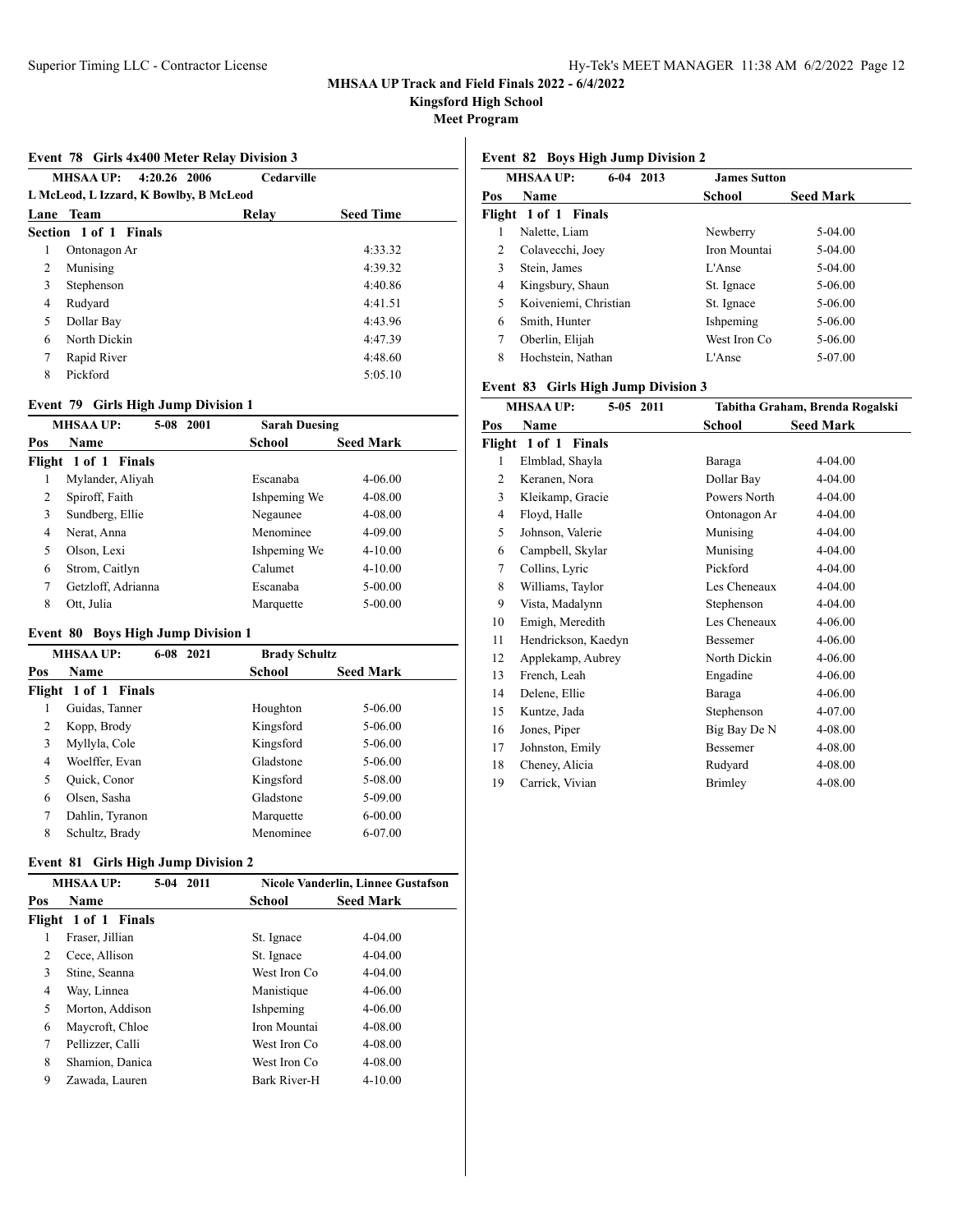**Kingsford High School**

**Meet Program**

#### **Event 84 Boys High Jump Division 3**

|     | $6-06$ 2003<br><b>MHSAA UP:</b> | <b>Brock Bower</b> |                  |
|-----|---------------------------------|--------------------|------------------|
| Pos | Name                            | School             | <b>Seed Mark</b> |
|     | Flight 1 of 1 Finals            |                    |                  |
| 1   | Popko, Gabe                     | Lake Linden-       | 5-02.00          |
| 2   | Jokela, Matthew                 | Lake Linden-       | 5-02.00          |
| 3   | Holzberger, Mason               | Lake Linden-       | 5-02.00          |
| 4   | Gorzinski, Lane                 | Powers North       | 5-02.00          |
| 5   | Sundell, Grayson                | Forest Park        | 5-02.00          |
| 6   | Codere, Mason                   | Lake Linden-       | 5-04.00          |
| 7   | Gustafson, Warren               | Wilson Hanna       | 5-06.00          |
| 8   | Sundling, Ian                   | Rapid River        | 5-06.00          |
| 9   | Nyquist, Jack                   | <b>Bessemer</b>    | 5-06.00          |
| 10  | McMillan, Dylan                 | Rudyard            | 5-06.00          |
| 11  | LaMaide, Tanner                 | Wakefield-Ma       | 5-06.00          |
| 12  | McKissack, Samuel               | <b>Forest Park</b> | 5-08.00          |
| 13  | Ennes, Owen                     | <b>Brimley</b>     | 5-08.00          |
| 14  | Gillmer, Perry                  | Rapid River        | 5-08.00          |
| 15  | Besteman, Tate                  | Rudyard            | 5-08.00          |
| 16  | Gillespie, Joel                 | Big Bay De N       | 5-08.00          |
| 17  | Frusti, Zach                    | Eben Jct. Su       | 5-08.00          |
| 18  | Smith, John                     | Pickford           | $6 - 00.00$      |

### **Event 85 Girls Pole Vault Division 1**

|        | <b>MHSAA UP:</b><br>$12 - 10$<br>2010 | <b>Jamie Roberts</b> |                  |
|--------|---------------------------------------|----------------------|------------------|
| Pos    | <b>Name</b>                           | School               | <b>Seed Mark</b> |
|        | Flight 1 of 1 Finals                  |                      |                  |
| 1      | Royer, Alivia                         | Escanaba             | 7-00.00          |
| 2      | Wagner, Sophia                        | Escanaba             | 7-00.00          |
| 3      | Royer, Valerie                        | Escanaba             | 7-06.00          |
| 4      | DeGroot, Lucy                         | Gladstone            | 7-06.00          |
| 5      | Carlson, Kayleigh                     | Houghton             | 8-00.00          |
| 6      | Standerford, Tessa                    | Negaunee             | 8-00.00          |
| $\tau$ | Blanck, Natalie                       | Ishpeming We         | 8-00.00          |
| 8      | Olson, Lexi                           | Ishpeming We         | 8-06.00          |
| 9      | Siebert, Emily                        | Gladstone            | 10-01.00         |

## **Event 86 Boys Pole Vault Division 1**

| $13-08$<br>2019   | <b>Dayton Miron</b>                      |                  |
|-------------------|------------------------------------------|------------------|
| <b>Name</b>       | <b>School</b>                            | <b>Seed Mark</b> |
|                   |                                          |                  |
| Ingram, Jeffrey   | Marquette                                | 10-00.00         |
| Bradley, Drew     | Marquette                                | 10-00.00         |
| Rosten, Joe       | Negaunee                                 | 10-00.00         |
| Rizzo, Rayce      | Sault Ste. M                             | 10-06.00         |
| Aho, Quinn        | Houghton                                 | 10-06.00         |
| Gervasio, Jackson | Sault Ste. M                             | 11-00.00         |
| Pizziola, Lenny   | Ishpeming We                             | 12-00.00         |
| Horsch, Zack      | Houghton                                 | 12-00.00         |
|                   | <b>MHSAA UP:</b><br>Flight 1 of 1 Finals |                  |

## **Event 87 Girls Pole Vault Division 2**

|     | <b>MHSAA UP:</b><br>$9-01$<br>2010 | Kali Jo Marshall |                  |
|-----|------------------------------------|------------------|------------------|
| Pos | Name                               | School           | <b>Seed Mark</b> |
|     | Flight 1 of 1 Finals               |                  |                  |
|     | Dakota, Deija                      | L'Anse           | $6 - 00.00$      |
| 2   | Cece, Allison                      | St. Ignace       | 6-06.00          |
| 3   | Hollenbeck, Sienna                 | Ironwood         | 6-06.00          |
| 4   | Thibault, Brooklyn                 | St. Ignace       | 7-06.00          |
| 5   | Varoni, Carley                     | Bark River-H     | 7-06.00          |
| 6   | Manninen, Payton                   | Ishpeming        | 8-00.00          |

# **Event 88 Boys Pole Vault Division 2**

|     | <b>MHSAA UP:</b><br>13-06 2017 | <b>Matthew Revord</b> |                  |
|-----|--------------------------------|-----------------------|------------------|
| Pos | <b>Name</b>                    | School                | <b>Seed Mark</b> |
|     | Flight 1 of 1 Finals           |                       |                  |
|     | Lagalo, Sol                    | Ironwood              | 7-00.00          |
| 2   | Lundholm, Joey                 | Iron Mountai          | 8-06.00          |
| 3   | Lipnitz, Jax                   | St. Ignace            | 10-00.00         |
| 4   | Mohar, Jacob                   | Newberry              | 10-00.00         |
| 5   | Visnaw, Trevor                 | St. Ignace            | 10-06.00         |
| 6   | Lester, Owen                   | St. Ignace            | 11-00.00         |

### **Event 89 Girls Pole Vault Division 3**

| MHSAA UP: 10-00.25 2015 |                      | Sarah Audette, Michaela Peramaki |                  |
|-------------------------|----------------------|----------------------------------|------------------|
| Pos                     | <b>Name</b>          | School                           | <b>Seed Mark</b> |
|                         | Flight 1 of 1 Finals |                                  |                  |
|                         | Lyons, Rebecca       | Lake Linden-                     | 5-06.00          |
| 2                       | Salo, Tessa          | Munising                         | $6 - 00.00$      |
| 3                       | DesRochers, Logan    | Baraga                           | $6 - 00.00$      |
| 4                       | Larson, Charlie      | <b>Forest Park</b>               | 7-00.00          |
| 5                       | Hauswirth, Lyneah    | Norway                           | 7-00.00          |
| 6                       | Stevenson, Sydnie    | Pickford                         | 7-00.00          |
| 7                       | Codere, Abi          | Lake Linden-                     | 7-00.00          |
| 8                       | Keranen, Nora        | Dollar Bay                       | 7-06.00          |
| 9                       | Christoff, Addie     | Rapid River                      | 7-06.00          |
| 10                      | Kuntze, Krystle      | Stephenson                       | 7-06.00          |
| 11                      | Grinsteiner, Daisy   | Stephenson                       | 8-06.00          |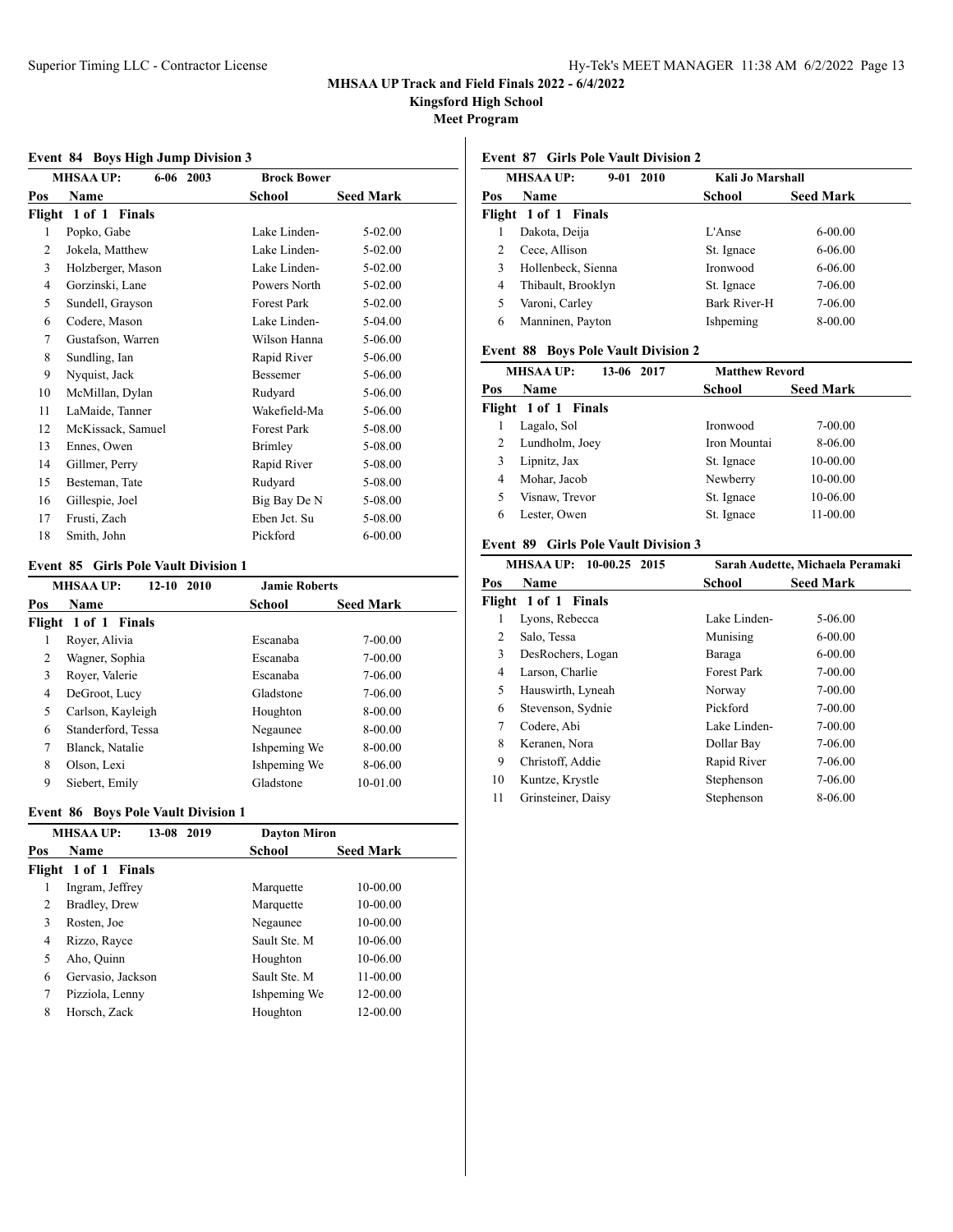**Kingsford High School**

**Meet Program**

#### **Event 90 Boys Pole Vault Division 3**

|     | MHSAA UP: 13-03.50 2015 | <b>Billy Ragio</b> |                  |
|-----|-------------------------|--------------------|------------------|
| Pos | Name                    | School             | <b>Seed Mark</b> |
|     | Flight 1 of 1 Finals    |                    |                  |
| 1   | Graham, Nathan          | North Dickin       | 8-04.00          |
| 2   | Inglese, Antonio        | North Dickin       | 8-06.00          |
| 3   | Denning, Jonah          | Pickford           | $9 - 00.00$      |
| 4   | Niemi-Alcorn, Jaydon    | Rudyard            | $9 - 00.00$      |
| 5   | Storey, Tommy           | Pickford           | $9 - 00.00$      |
| 6   | Cavanaugh, Taj          | Rapid River        | 9-00.00          |
| 7   | St. Onge, Nathan        | Lake Linden-       | 9-06.00          |
| 8   | Smart, Ben              | Brimley            | 9-06.00          |
| 9   | Paul, Colton            | Norway             | 9-06.00          |
| 10  | Christoff, Clay         | Rapid River        | 10-00.00         |
| 11  | Richter, Wyatt          | Norway             | 10-01.00         |
| 12  | Mongozid, Virgil        | Baraga             | 11-00.00         |
| 13  | Roberts, Sam            | Lake Linden-       | 11-06.00         |
| 14  | Ongie, Travis           | Lake Linden-       | 11-06.00         |
| 15  | Lancour, Logan          | Rapid River        | 12-00.00         |
| 16  | Peramaki, Josiah        | Munising           | 12-06.00         |
|     |                         |                    |                  |

## **Event 91 Girls Long Jump Division 1**

| MHSAA UP: 17-03.50 2012 |                      | <b>Adeline Grier-Welch</b> |                  |  |
|-------------------------|----------------------|----------------------------|------------------|--|
| Pos                     | Name                 | School                     | <b>Seed Mark</b> |  |
|                         | Flight 1 of 1 Finals |                            |                  |  |
|                         | Lingle, Siena        | Marquette                  | 13-11.50         |  |
| 2                       | Carlson, Raquel      | Negaunee                   | 14-02.50         |  |
| 3                       | Bergeron, Jamisyn    | Gladstone                  | 14-04.00         |  |
| 4                       | Weaver, Jazz         | Marquette                  | $14-04.00$       |  |
| 5                       | Bink, Mari           | Escanaba                   | 14-08.00         |  |
| 6                       | Helms-Gleason, Seere | Negaunee                   | 15-04.75         |  |
| 7                       | Strom, Caitlyn       | Calumet                    | 15-07.50         |  |
| 8                       | Malone, Erika        | Kingsford                  | 15-08.50         |  |

### **Event 92 Boys Long Jump Division 1**

|     | <b>MHSAA UP:</b> 21-06.50<br>2006 | <b>Justin Wiles</b> |                  |
|-----|-----------------------------------|---------------------|------------------|
| Pos | Name                              | School              | <b>Seed Mark</b> |
|     | Flight 1 of 1 Finals              |                     |                  |
|     | Woelffer, Evan                    | Gladstone           | 18-03.00         |
| 2   | Kositzy, Joey                     | Escanaba            | 18-05.00         |
| 3   | Markey, Samuel                    | Marquette           | 18-06.00         |
| 4   | Morton, Cardel                    | Kingsford           | 19-01.25         |
| 5   | Myllyla, Cole                     | Kingsford           | 19-07.50         |
| 6   | Nelson, Philip                    | Negaunee            | 19-11.00         |
| 7   | Nelson, Dryden                    | Calumet             | 19-11.50         |
| 8   | Dahlin, Tyranon                   | Marquette           | 20-03.50         |

## **Event 93 Girls Long Jump Division 2**

|     | <b>MHSAA UP:</b><br>16-10 2016 | <b>Emily McDonald</b> |                  |
|-----|--------------------------------|-----------------------|------------------|
| Pos | <b>Name</b>                    | School                | <b>Seed Mark</b> |
|     | Flight 1 of 1 Finals           |                       |                  |
|     | Pawlak, Audra                  | Ironwood              | 11-07.00         |
| 2   | Kilpela, Maylie                | Hancock               | 11-08.00         |
| 3   | Prior, Piper                   | West Iron Co          | $12 - 02.00$     |
| 4   | Maycroft, Chloe                | Iron Mountai          | $12 - 11.00$     |
| 5   | Pleaugh, Lena                  | Gwinn                 | 14-04.25         |
| 6   | Peterson, Alaska               | Bark River-H          | 14-07.25         |
| 7   | Dorenbecker, Heidi             | St. Ignace            | 14-08.75         |
| 8   | Hoffmeyer, Mckenzie            | <b>Bark River-H</b>   | $15 - 11.50$     |

## **Event 94 Boys Long Jump Division 2**

|     | <b>MHSAA UP:</b><br>20-11 2003 | <b>Cody Kangas</b>  |                  |
|-----|--------------------------------|---------------------|------------------|
| Pos | <b>Name</b>                    | School              | <b>Seed Mark</b> |
|     | Flight 1 of 1 Finals           |                     |                  |
|     | Wolfe, Luke                    | Iron Mountai        | 15-11.50         |
| 2   | Larson, Tavin                  | Painesdale-J        | 16-05.50         |
| 3   | Fairchild, Will                | Iron Mountai        | 16-09.00         |
| 4   | Hochstein, Nathan              | L'Anse              | 17-03.00         |
| 5   | Anderson, Nick                 | <b>Bark River-H</b> | 17-10.50         |
| 6   | Rahilly, Matthew               | Newberry            | 18-03.75         |
| 7   | Gauthier, Tramon               | Ishpeming           | 18-05.25         |
| 8   | Matson, Jonny                  | Ishpeming           | 20-00.00         |

## **Event 95 Girls Long Jump Division 3**

| <b>MHSAA UP:</b><br>16-07.50<br>2012 |                      | <b>Olivia Soumis</b> |                  |  |
|--------------------------------------|----------------------|----------------------|------------------|--|
| Pos                                  | Name                 | School               | <b>Seed Mark</b> |  |
|                                      | Flight 1 of 1 Finals |                      |                  |  |
| 1                                    | Leiker, Gabby        | Norway               | 12-05.00         |  |
| 2                                    | Campbell, Skylar     | Munising             | 13-00.00         |  |
| 3                                    | Havelka, Jazmyn      | Stephenson           | 13-02.00         |  |
| 4                                    | Cheney, Alicia       | Rudyard              | 13-02.00         |  |
| 5                                    | Ballard, Cheyenne    | Rudyard              | 13-02.50         |  |
| 6                                    | Begovac, Maddie      | Eben Jct. Su         | 13-03.00         |  |
| 7                                    | Holm, Rylee          | Baraga               | 13-05.50         |  |
| 8                                    | Kedsch, Samantha     | Carney-Nadea         | 13-08.00         |  |
| 9                                    | Chambers, Clara      | Mackinac Isl         | 13-08.00         |  |
| 10                                   | Borseth, Kate        | Ewen Trout C         | 13-08.00         |  |
| 11                                   | Keranen, Nora        | Dollar Bay           | 13-10.00         |  |
| 12                                   | Jones, Piper         | Big Bay De N         | 13-10.00         |  |
| 13                                   | Hummel, Ava          | Stephenson           | 14-00.00         |  |
| 14                                   | Christoff, Addie     | Rapid River          | 14-00.00         |  |
| 15                                   | Bennin, Lucy         | Pickford             | 14-03.25         |  |
| 16                                   | Uotila, Makennah     | Ontonagon Ar         | 14-10.50         |  |
|                                      |                      |                      |                  |  |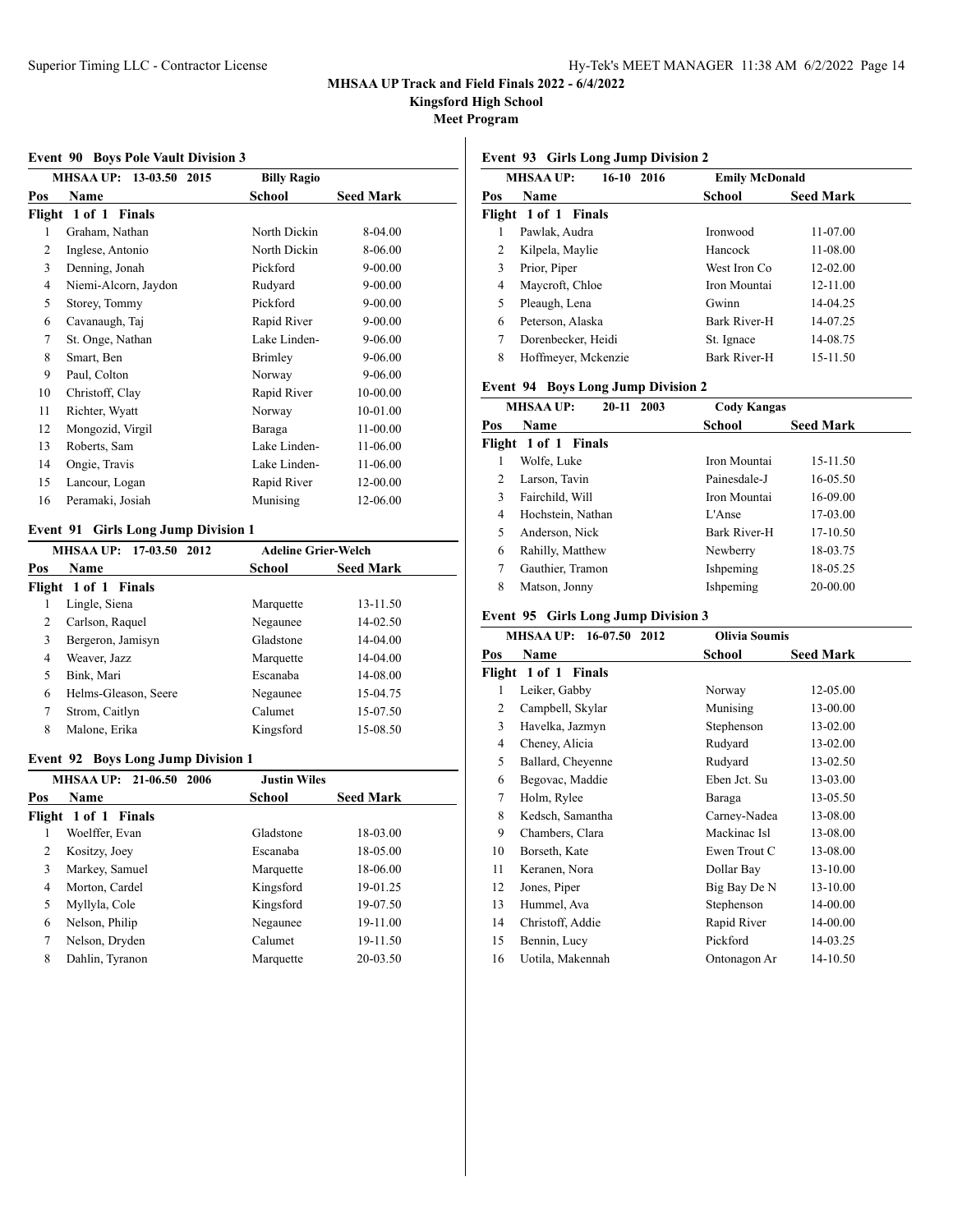**Kingsford High School**

**Meet Program**

#### **Event 96 Boys Long Jump Division 3**

| $20,0.20$ mg $\sigma$ amp $21,0.00$ |                                |                      |                  |
|-------------------------------------|--------------------------------|----------------------|------------------|
|                                     | <b>MHSAA UP:</b><br>21-01 2012 | <b>Brett Gervais</b> |                  |
| Pos                                 | Name                           | School               | <b>Seed Mark</b> |
|                                     | Flight 1 of 1 Finals           |                      |                  |
| 1                                   | Lamma, Aaron                   | Rudyard              | 15-08.00         |
| 2                                   | Mills, Nolan                   | Paradise-Whi         | 16-04.00         |
| 3                                   | Holzberger, Mason              | Lake Linden-         | 16-11.00         |
| 4                                   | Ongie, Travis                  | Lake Linden-         | 17-02.00         |
| 5                                   | Elson, Canaan                  | Stephenson           | 17-02.00         |
| 6                                   | Peterson, Landon               | Bessemer             | 17-02.50         |
| 7                                   | Hautamaki, Gabe                | Norway               | 17-08.00         |
| 8                                   | Lawlor, Kallen                 | Rudyard              | 17-09.50         |
| 9                                   | Gustafson, Warren              | Wilson Hanna         | 17-11.00         |
| 10                                  | Swetich, Lucas                 | Eben Jct. Su         | 18-00.00         |
| 11                                  | McKissack, Tim                 | Forest Park          | 18-01.00         |
| 12                                  | Frusti, Zach                   | Eben Jct. Su         | 18-02.00         |
| 13                                  | Peramaki, Josiah               | Munising             | 18-07.00         |
| 14                                  | Borseth, Jaden                 | Ewen Trout C         | 18-09.50         |
| 15                                  | Barowski, Noah                 | Pickford             | 19-00.00         |
| 16                                  | Sundling, Ian                  | Rapid River          | 19-04.00         |
|                                     |                                |                      |                  |

### **Event 97 Girls Discus Throw Division 1**

|     | 126-04<br><b>MHSAA UP:</b><br>2005 | <b>Missy Gurchinoff</b> |                  |
|-----|------------------------------------|-------------------------|------------------|
| Pos | Name                               | School                  | <b>Seed Mark</b> |
|     | Flight 1 of 1 Finals               |                         |                  |
|     | Kamm, Amelia                       | Houghton                | 82-07            |
| 2   | Bell, Ashley                       | Negaunee                | 86-01            |
| 3   | Donmyer, Ava                       | Sault Ste. M            | 89-11            |
| 4   | Anderson, Katie                    | Sault Ste. M            | 94-09            |
| 5   | Arbic, Joanne                      | Sault Ste. M            | 96-01            |
| 6   | Korpi, Allison                     | Escanaba                | 104-04           |
| 7   | Juchemich, Eliana                  | Negaunee                | 104-08           |
| 8   | Hill, Alyssa                       | Negaunee                | 123-04           |

### **Event 98 Boys Discus Throw Division 1**

|                | <b>MHSAA UP:</b><br>160-05 2009 | <b>Terry Martin</b> |                  |
|----------------|---------------------------------|---------------------|------------------|
| Pos            | <b>Name</b>                     | School              | <b>Seed Mark</b> |
|                | Flight 1 of 1 Finals            |                     |                  |
| 1              | Depuydt, Gavin                  | Gladstone           | 106-10           |
| $\overline{c}$ | Boudreau, Brett                 | Gladstone           | 112-05           |
| 3              | Wilson, Matthew                 | Kingsford           | 117-11           |
| 4              | Dunstan, Brayden                | Negaunee            | 119-05           |
| 5              | Smith, Daniel                   | Escanaba            | 125-03           |
| 6              | Brooks, Sincere                 | Calumet             | 127-07           |
| 7              | Dahlin, Cayden                  | Marquette           | 128-04           |
| 8              | Johnson, Noah                   | Kingsford           | 137-09           |

## **Event 99 Girls Discus Throw Division 2**

| <b>MHSAA UP:</b><br>$122 - 10$<br>2012 |                      | <b>Hunter Perry</b> |                  |
|----------------------------------------|----------------------|---------------------|------------------|
| Pos                                    | <b>Name</b>          | School              | <b>Seed Mark</b> |
|                                        | Flight 1 of 1 Finals |                     |                  |
|                                        | Kreiner, Hannah      | Ironwood            | 67-06            |
| 2                                      | Weeks, Summer        | West Iron Co        | 70-02.50         |
| 3                                      | Corp, Olivia         | Ishpeming           | $70 - 11$        |
| 4                                      | Salazar, Allie       | West Iron Co.       | $74-10$          |
| 5                                      | Massey, Morgan       | St. Ignace          | 79-00            |
| 6                                      | Hemeleski, Katarina  | West Iron Co        | 93-00            |
| 7                                      | Paquin, Victoria     | Gwinn               | $95-10$          |
| 8                                      | Lund, Danielle       | Manistique          | 96-00            |

### **Event 100 Boys Discus Throw Division 2**

| <b>MHSAA UP:</b><br>155-08 2008 |                      | <b>Terry Martin</b> |                  |
|---------------------------------|----------------------|---------------------|------------------|
| Pos                             | Name                 | School              | <b>Seed Mark</b> |
|                                 | Flight 1 of 1 Finals |                     |                  |
|                                 | Tregillis, Evan      | Iron Mountai        | 89-03            |
| 2                               | Mackie, JT           | Manistique          | 96-04            |
| 3                               | Rajala, Aidan        | Ishpeming           | 97-03            |
| 4                               | Walstrom, Bradon     | Iron Mountai        | 105-04           |
| 5                               | Espinoza, Blake      | Manistique          | 105-07           |
| 6                               | Lawry, Dawson        | Ishpeming           | 106-06           |
|                                 | Bridgers, Chance     | Painesdale-J        | 114-02           |
| 8                               | Ostermayer, Eli      | L'Anse              | 122-09.50        |

### **Event 101 Girls Discus Throw Division 3**

|     | <b>MHSAA UP:</b><br>116-03<br>2019 | <b>Holly Jo Wardynski</b> |                  |  |
|-----|------------------------------------|---------------------------|------------------|--|
| Pos | Name                               | School                    | <b>Seed Mark</b> |  |
|     | Flight 1 of 1 Finals               |                           |                  |  |
| 1   | Besonen, Emma                      | Ewen Trout C              | $73-10$          |  |
| 2   | Johnson, Valerie                   | Munising                  | 74-05            |  |
| 3   | DeGrave, Hailey                    | Carney-Nadea              | 74-07.25         |  |
| 4   | Zdebski, Bryce                     | Engadine                  | 75-09            |  |
| 5   | Jahfetson, Corina                  | Baraga                    | 78-10            |  |
| 6   | Niemi, Amya                        | Chassell                  | 79-09            |  |
| 7   | Brunngraeber, Hope                 | Rock Mid-Pen              | 80-04            |  |
| 8   | May, Chloe                         | Pickford                  | 85-02            |  |
| 9   | Laurila, Mariska                   | Carney-Nadea              | 85-04            |  |
| 10  | Hill, Grace                        | Brimley                   | 85-06            |  |
| 11  | Baumler, Malorie                   | Carney-Nadea              | 86-05.50         |  |
| 12  | Lindholm, Micah                    | North Dickin              | 86-08.75         |  |
| 13  | McCracken, Leah                    | Republic-Mic              | 87-03            |  |
| 14  | Holley, Reese                      | Baraga                    | 87-07            |  |
| 15  | Portice, Brooke                    | Pickford                  | 91-02            |  |
| 16  | Potoczak, Kadence                  | Pickford                  | 98-08            |  |
|     |                                    |                           |                  |  |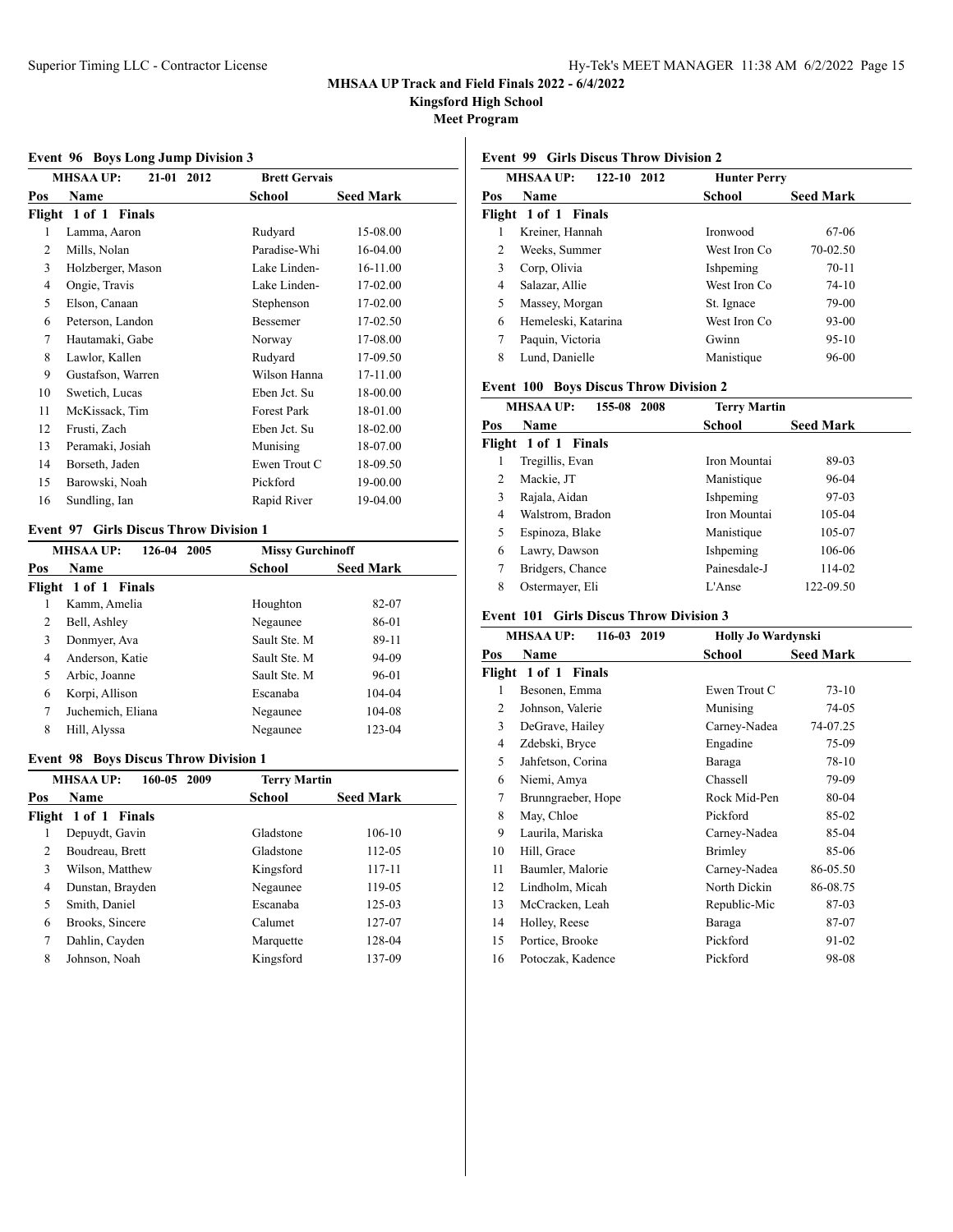**Kingsford High School**

**Meet Program**

#### **Event 102 Boys Discus Throw Division 3**

| $\frac{1}{200}$ $\frac{1}{200}$ $\frac{1}{200}$ $\frac{1}{200}$ $\frac{1}{200}$ $\frac{1}{200}$ $\frac{1}{200}$ $\frac{1}{200}$ |                                 |                        |                  |  |
|---------------------------------------------------------------------------------------------------------------------------------|---------------------------------|------------------------|------------------|--|
|                                                                                                                                 | <b>MHSAA UP:</b><br>154-08 2012 | <b>Brett Branstrom</b> |                  |  |
| Pos                                                                                                                             | Name                            | School                 | <b>Seed Mark</b> |  |
|                                                                                                                                 | Flight 1 of 1 Finals            |                        |                  |  |
| 1                                                                                                                               | Conery, Nick                    | North Dickin           | 91-06.25         |  |
| 2                                                                                                                               | Schmidt, Christopher            | Stephenson             | 94-11            |  |
| 3                                                                                                                               | Madigan, David                  | North Dickin           | 95-01.50         |  |
| 4                                                                                                                               | Harmon, Marquis                 | Ojibwe                 | 95-03            |  |
| 5                                                                                                                               | Gallentine, Sebastian           | Pickford               | 97-11            |  |
| 6                                                                                                                               | Mills, Seth                     | Paradise-Whi           | 100-07           |  |
| 7                                                                                                                               | Novak, Corey                    | Rapid River            | 101-02           |  |
| 8                                                                                                                               | Suggitt, Ethan                  | Rudyard                | 102-05           |  |
| 9                                                                                                                               | Strasser, Luke                  | Ontonagon Ar           | 103-07           |  |
| 10                                                                                                                              | Rand, Neal                      | Bessemer               | 106-04           |  |
| 11                                                                                                                              | Gustafson, Soren                | Rapid River            | 106-07           |  |
| 12                                                                                                                              | McNally, Zach                   | Rock Mid-Pen           | 111-00           |  |
| 13                                                                                                                              | Brown, Christian                | Baraga                 | 113-01           |  |
| 14                                                                                                                              | Richards, Aiden                 | Norway                 | 117-11.50        |  |
| 15                                                                                                                              | Peramaki, Micaiah               | Munising               | 121-08           |  |
| 16                                                                                                                              | Borseth, Jaden                  | Ewen Trout C           | 127-09           |  |
|                                                                                                                                 |                                 |                        |                  |  |

## **Event 103 Boys Shot Put Adaptive**

| School       | <b>Seed Mark</b> |
|--------------|------------------|
|              |                  |
| Sault Ste. M | 2.76m            |
|              |                  |

# **Event 104 Girls Shot Put Adaptive**

| Pos | <b>Name</b>          | <b>School</b> | <b>Seed Mark</b> |
|-----|----------------------|---------------|------------------|
|     | Flight 1 of 1 Finals |               |                  |
|     | Velat, Maria         | Houghton      | 2.66m            |

## **Event 105 Girls Shot Put Division 1**

|     | MHSAA UP: 42-08.50 2021 | <b>Emily McLean</b> |                  |
|-----|-------------------------|---------------------|------------------|
| Pos | Name                    | <b>School</b>       | <b>Seed Mark</b> |
|     | Flight 1 of 1 Finals    |                     |                  |
|     | Bell, Natalie           | Negaunee            | 28-04.50         |
| 2   | Rutherford, Martha      | Negaunee            | 29-08.00         |
| 3   | Weaver, Jazz            | Marquette           | 29-11.50         |
| 4   | Anderson, Cora          | Marquette           | 30-00.00         |
| 5   | Fazzari, Annabelle      | Sault Ste. M        | 30-11.00         |
| 6   | Donmyer, Ava            | Sault Ste. M        | 31-01.00         |
| 7   | Hill, Alyssa            | Negaunee            | 34-00.00         |
| 8   | Juchemich, Eliana       | Negaunee            | 35-04.00         |

### **Event 106 Boys Shot Put Division 1**

| <b>MHSAA UP:</b><br>55-11.25 2013 | <b>Jared Vuksan</b> |                  |
|-----------------------------------|---------------------|------------------|
| <b>Name</b><br>Pos                | School              | <b>Seed Mark</b> |
| Flight 1 of 1 Finals              |                     |                  |
| Morehouse, Zach                   | Escanaba            | 38-05.00         |
| 2<br>Bonovetz, Bode               | Negaunee            | 39-08.00         |
| 3<br>Boudreau, Brett              | Gladstone           | $40 - 03.00$     |
| Fazzari, Emmitt<br>4              | Sault Ste. M        | $42 - 01.50$     |
| 5<br>Johnson, Noah                | Kingsford           | $42 - 02.00$     |
| Calcari, Kaeden<br>6              | Menominee           | 42-03.00         |
| 7<br>Wood, Isiah                  | Negaunee            | 42-08.50         |
| 8<br>Tappy, Lucas                 | Kingsford           | 46-02.50         |
|                                   |                     |                  |

# **Event 107 Girls Shot Put Division 2**

| <b>MHSAA UP:</b><br>38-04 2001 |                      | <b>Andrea Smith</b> |                  |
|--------------------------------|----------------------|---------------------|------------------|
| Pos                            | Name                 | School              | <b>Seed Mark</b> |
|                                | Flight 1 of 1 Finals |                     |                  |
|                                | Salazar, Allie       | West Iron Co.       | 26-08.25         |
| 2                              | Pyykkonen, Lydia     | Painesdale-J        | 26-10.25         |
| 3                              | Zellar, JoLynn       | Manistique          | 28-03.50         |
| 4                              | LaMay, Devin         | West Iron Co.       | 28-07.50         |
| 5                              | Corp, Olivia         | Ishpeming           | 28-09.25         |
| 6                              | Hemeleski, Katarina  | West Iron Co        | 29-05.50         |
| 7                              | Paquin, Victoria     | Gwinn               | 29-10.00         |
| 8                              | Lund, Danielle       | Manistique          | 33-04.00         |

## **Event 108 Boys Shot Put Division 2**

| MHSAA UP: 51-11.75 2006 |                      | <b>Matt Payment</b> |                  |  |
|-------------------------|----------------------|---------------------|------------------|--|
| Pos                     | <b>Name</b>          | School              | <b>Seed Mark</b> |  |
|                         | Flight 1 of 1 Finals |                     |                  |  |
| 1                       | Wolfe, Luke          | Iron Mountai        | 37-00.25         |  |
| 2                       | Pavey, Ethan         | Newberry            | 37-03.00         |  |
| 3                       | Lewis, Myles         | Hancock             | 37-04.50         |  |
| 4                       | Way, Jude            | Manistique          | 38-01.75         |  |
| 5                       | Martin, Brayden      | Ishpeming           | 40-00.00         |  |
| 6                       | Ostermayer, Eli      | L'Anse              | 41-09.25         |  |
|                         | Edwards, Eric        | Newberry            | 42-06.25         |  |
| 8                       | Bridgers, Chance     | Painesdale-J        | 45-06.00         |  |
|                         |                      |                     |                  |  |